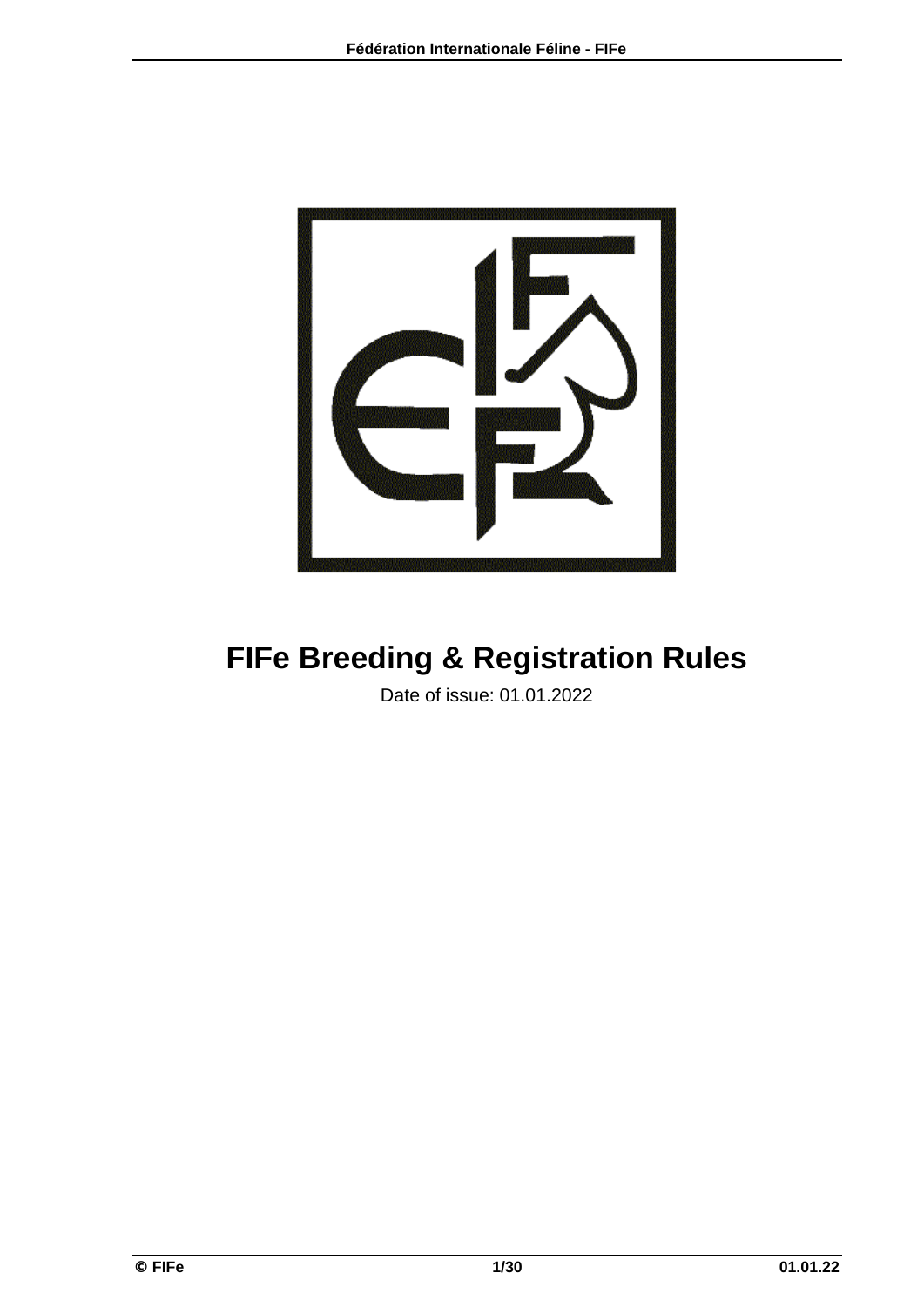### **STATUS OF CHANGES**

*For previous changes to the rules than those listed below, please refer to the separate document "FIFe Statutes, Rules & Standards – History of Changes" available in the section "Rules & Forms" on the FIFe website.*

| $\overline{\mathbf{s}}$ | <b>Status</b>   | <b>Remarks</b>                                                                                                                        |  |  |
|-------------------------|-----------------|---------------------------------------------------------------------------------------------------------------------------------------|--|--|
| <b>Edition 01.01.22</b> |                 |                                                                                                                                       |  |  |
| 3.5.1                   | <b>Addition</b> | Rules for implementation of a mandatory test                                                                                          |  |  |
| 4.1                     | <b>Addition</b> | The information of a cat's parents is always a part of the pedigree                                                                   |  |  |
| 4.1                     | <b>Addition</b> | Definition of ancestry: four generations prior to the cat                                                                             |  |  |
| 4.2                     | <b>Addition</b> | Only fully recognised varieties of fully recognised breeds may be                                                                     |  |  |
|                         |                 | entered in the LO register                                                                                                            |  |  |
| 5.1.2.1                 | <b>New</b>      | The use of brackets and their meaning                                                                                                 |  |  |
| 5.2.2 / 5.2.3           | <b>Addition</b> | <b>Exceptions for individual members residing in certain countries</b>                                                                |  |  |
|                         |                 | regarding cattery names (refer to Appendix III)                                                                                       |  |  |
| 6.1                     | <b>Addition</b> | <b>TIF non as sister breed of BML</b>                                                                                                 |  |  |
| 6.1                     | Change          | <b>EMS code JBT to JBS (Japanese Bobtail Shorthair)</b>                                                                               |  |  |
| 6.1                     | <b>Addition</b> | Sister breed status for JBS/JBL non and RUS/NEB non                                                                                   |  |  |
| 6.1.1                   | <b>Addition</b> | Definition of sister breeds also applies to preliminary recognised<br>and non-recognised breeds                                       |  |  |
| 6.1.3                   | <b>Deletion</b> | Permission from FIFe Member in case of breeding with cats having                                                                      |  |  |
|                         |                 | the indication of an originating breed                                                                                                |  |  |
| $6.8$ (JBS)             | Change          | <b>EMS code for Japanese Bobtail JBT in JBS</b>                                                                                       |  |  |
| $6.8$ (JBS)             | <b>Addition</b> | Shorthair in the name of Japanese Bobtail JBS                                                                                         |  |  |
| 6.14 (MCO)              | <b>Deletion</b> | Test for hip dysplasia (HD)                                                                                                           |  |  |
| 6.14 (MCO)              | <b>Addition</b> | <b>Novice class</b>                                                                                                                   |  |  |
| 6.14 (MCO)              | <b>Addition</b> | Any crossing with other breeds is prohibited                                                                                          |  |  |
| 6.14 (MCO)              | <b>Addition</b> | Blue eyes are only permitted with EMS codes w, 01, 02 and 03                                                                          |  |  |
| $6.20$ (RUS)            | Change          | As result of introduction of sister breed NEB non: only blue shorthair                                                                |  |  |
|                         |                 | progeny from blue parents can be registered as RUS                                                                                    |  |  |
| 6.26 (SRL/SRS)          | <b>Deletion</b> | <b>EXO/PER no longer permitted outcrosses</b>                                                                                         |  |  |
| 6.26 (SRL/SRS)          | Change          | BLH/BSH only permitted outcrosses until 01.01.2026                                                                                    |  |  |
| 8.1                     | <b>Addition</b> | JBL non - Japanese Bobtail Longhair                                                                                                   |  |  |
| 8.1                     | Change          | Sister breed status for ABL non/ABS non, ALH non/ASH non, JBL                                                                         |  |  |
|                         |                 | non/JBS, NEB non/RUS, TIF non/BML and TOL non/TOS non                                                                                 |  |  |
| 8.3                     | <b>Transfer</b> | To 8.5 TGR non                                                                                                                        |  |  |
| 8.3 (JBL non)           | <b>New</b>      | Corresponding rules as for JBS                                                                                                        |  |  |
| 8.4 (NEB non)           | <b>New</b>      | <b>Corresponding rules as for RUS</b>                                                                                                 |  |  |
| 8.5 (TGR non)           | <b>Transfer</b> | From 8.3 TGR non                                                                                                                      |  |  |
| 9.1.1                   | <b>Addition</b> | In order to obtain re-registration in the target breed, one or more                                                                   |  |  |
|                         |                 | cats participating in a breeding programme can be shown in the<br>Control class (class 13b) at any generation after the F1 generation |  |  |
|                         |                 | after the crossbreeding                                                                                                               |  |  |
| 9.1.1                   | <b>Addition</b> | Cats of F1-generation resulting from an individual case of allowed                                                                    |  |  |
|                         |                 | crossbreeding cannot be presented in class 13b for re-registration                                                                    |  |  |
| 9.1.1                   | <b>Addition</b> | It is the National FIFe Members' responsibility to check and confirm                                                                  |  |  |
|                         |                 | that all requirements as laid down in § 9 are fulfilled prior to                                                                      |  |  |
|                         |                 | permitting cats to be shown in the Control class (class 13b)                                                                          |  |  |
| 9.2                     | <b>Addition</b> | <b>Novice class for MCO</b>                                                                                                           |  |  |
| <b>Appendix I</b>       | <b>Addition</b> | Abbreviation for Congenital Myasthenic Syndrome (CMS)                                                                                 |  |  |
| <b>Appendix II</b>      | <b>Addition</b> | <b>Testing for Feline Immunodeficiency Virus (FIV) and Feline</b>                                                                     |  |  |
|                         |                 | Leukaemia Virus (FeLV)                                                                                                                |  |  |
| <b>Appendix II</b>      | <b>Addition</b> | Manual palpation for patellar luxation                                                                                                |  |  |
| <b>Appendix II</b>      | <b>Addition</b> | <b>BAL/SIA and OLH/OSH for patellar luxation</b>                                                                                      |  |  |
| <b>Appendix III</b>     | <b>New</b>      | <b>Exceptions to the cattery name rules</b>                                                                                           |  |  |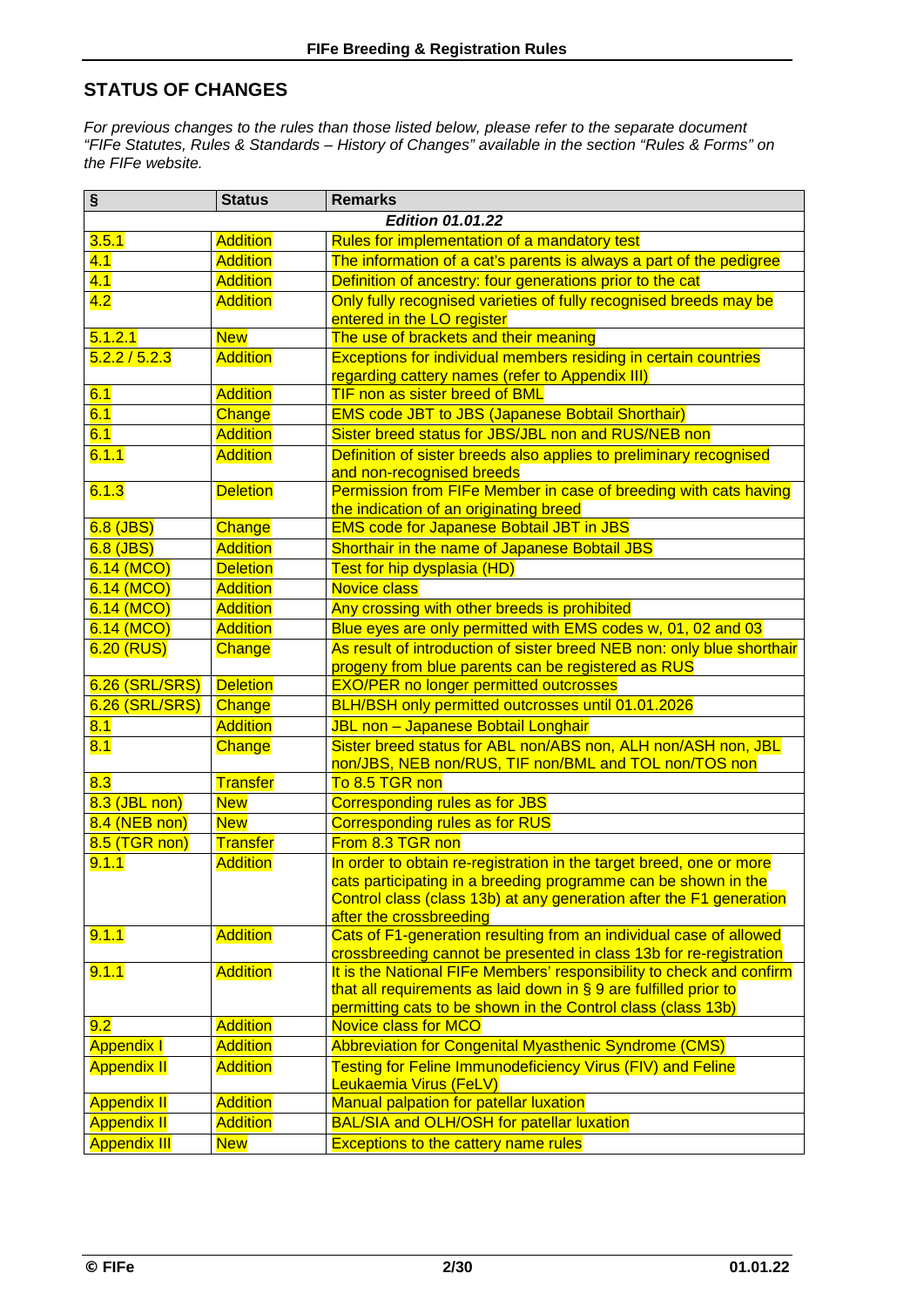| <b>TABLE OF CONTENTS</b> |  |
|--------------------------|--|
|                          |  |

| 1            |                    |                                                                                            |  |
|--------------|--------------------|--------------------------------------------------------------------------------------------|--|
| $\mathbf{2}$ | 2.1                |                                                                                            |  |
|              | 2.2                |                                                                                            |  |
|              | 2.2.1<br>2.2.2     |                                                                                            |  |
|              | 2.3                |                                                                                            |  |
|              | 2.3.1<br>2.3.2     |                                                                                            |  |
|              | 2.3.3              |                                                                                            |  |
|              | 2.4                |                                                                                            |  |
| 3            | 2.5                |                                                                                            |  |
|              | 3.1                |                                                                                            |  |
|              | 3.2                |                                                                                            |  |
|              | 3.3<br>3.4         |                                                                                            |  |
|              | 3.5                |                                                                                            |  |
|              | 3.5.1<br>3.5.2     |                                                                                            |  |
|              | 3.6                |                                                                                            |  |
|              | 3.6.1              |                                                                                            |  |
|              | 3.6.2<br>3.6.3     | Cats suffering from (pseudo-)achondroplasia or osteochondrodysplasia 8                     |  |
|              | 3.6.4              |                                                                                            |  |
| 4            |                    |                                                                                            |  |
|              | 4.1<br>4.2         |                                                                                            |  |
|              | 4.3                | Description of the experimental pedigree book "RIEX" (Registre Initial et Experimental)  9 |  |
|              | 4.4<br>4.5         |                                                                                            |  |
|              | 4.6                |                                                                                            |  |
|              | 4.6.1              |                                                                                            |  |
|              | 4.6.2<br>4.6.3     |                                                                                            |  |
| 5            |                    |                                                                                            |  |
|              | 5.1<br>511         | General principles                                                                         |  |
|              | 5.1.2              |                                                                                            |  |
|              | 5.1.2.1            |                                                                                            |  |
|              | 5.1.2.2<br>5.1.2.3 |                                                                                            |  |
|              | 5.1.3              |                                                                                            |  |
|              | 5.2<br>5.2.1       |                                                                                            |  |
|              | 5.2.2              |                                                                                            |  |
|              | 5.2.3<br>5.2.4     |                                                                                            |  |
|              | 5.2.5              |                                                                                            |  |
|              | 5.2.6              |                                                                                            |  |
|              | 5.3<br>5.3.1       |                                                                                            |  |
|              | 5.3.2              |                                                                                            |  |
| 6            |                    |                                                                                            |  |
|              | 6.1<br>6.1.1       |                                                                                            |  |
|              | 6.1.2              |                                                                                            |  |
|              | 6.1.3<br>6.2       |                                                                                            |  |
|              | 6.3                |                                                                                            |  |
|              | 6.4                |                                                                                            |  |
|              | 6.5                |                                                                                            |  |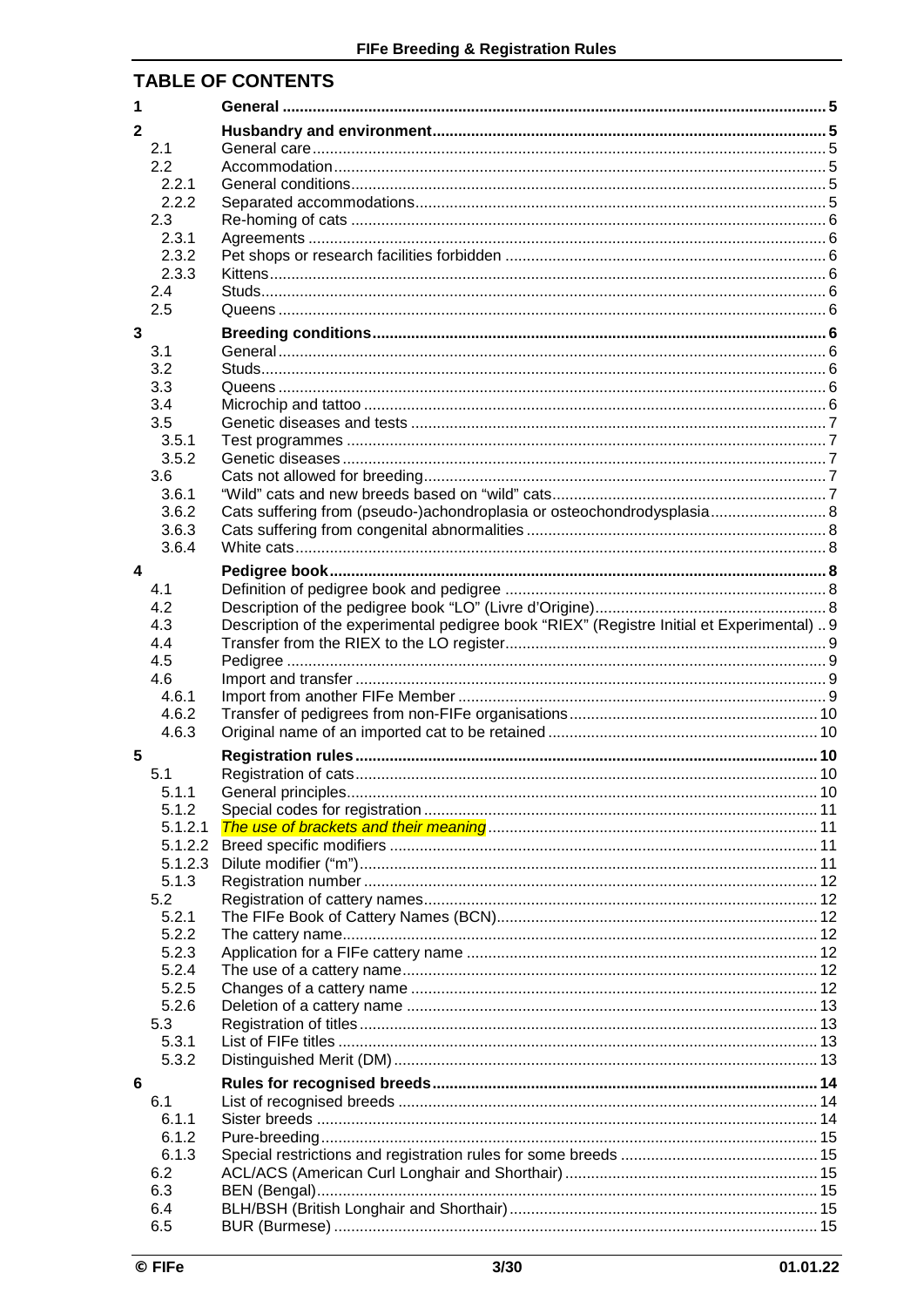|    | 6.6            |                                                                                   |  |
|----|----------------|-----------------------------------------------------------------------------------|--|
|    | 6.7            |                                                                                   |  |
|    | 6.8            |                                                                                   |  |
|    | 6.9            |                                                                                   |  |
|    | 6.10           |                                                                                   |  |
|    | 6.11           |                                                                                   |  |
|    | 6.12           |                                                                                   |  |
|    | 6.13           |                                                                                   |  |
|    | 6.14           |                                                                                   |  |
|    | 6.15           |                                                                                   |  |
|    | 6.16           |                                                                                   |  |
|    | 6.17           |                                                                                   |  |
|    | 6.18           |                                                                                   |  |
|    | 6.19           |                                                                                   |  |
|    | 6.20           |                                                                                   |  |
|    | 6.21           | SIA/BAL/OSH/OLH (Siamese, Balinese and Oriental Shorthair/Longhair)  19           |  |
|    | 6.22           |                                                                                   |  |
|    | 6.23<br>6.24   |                                                                                   |  |
|    | 6.25           |                                                                                   |  |
|    | 6.26           |                                                                                   |  |
|    | 6.27           |                                                                                   |  |
|    | 6.28           |                                                                                   |  |
|    |                |                                                                                   |  |
|    | 6.29           |                                                                                   |  |
| 7  |                |                                                                                   |  |
|    | 7.1            |                                                                                   |  |
| 8  |                |                                                                                   |  |
|    | 8.1            |                                                                                   |  |
|    | 8.2            |                                                                                   |  |
|    | 8.3            |                                                                                   |  |
|    | 8.4            |                                                                                   |  |
|    |                |                                                                                   |  |
|    | 8.5            |                                                                                   |  |
|    |                |                                                                                   |  |
| 9  |                |                                                                                   |  |
|    | 9.1            |                                                                                   |  |
|    | 9.1.1          |                                                                                   |  |
|    | 9.1.2          |                                                                                   |  |
|    | 9.1.3          |                                                                                   |  |
|    | 9.1.4          | Special EMS codes for the registration of XLH/XSH with certain target breeds 23   |  |
|    | 9.2<br>9.2.1   |                                                                                   |  |
|    |                |                                                                                   |  |
|    | 9.2.2<br>9.2.3 |                                                                                   |  |
|    |                |                                                                                   |  |
| 10 |                |                                                                                   |  |
|    | 10.1           |                                                                                   |  |
|    | 10.2           |                                                                                   |  |
|    | 10.2.1         |                                                                                   |  |
|    | 10.2.2         | Step 2 - Preparation of the preliminary recognition of the new breed 24           |  |
|    | 10.2.3         |                                                                                   |  |
|    | 10.2.4         |                                                                                   |  |
|    | 10.2.5         |                                                                                   |  |
| 11 |                |                                                                                   |  |
|    | 11.1           |                                                                                   |  |
|    | 11.2           |                                                                                   |  |
|    | 11.2.1         | Step 1 - Set up a Breed Council for the breed to which the new variety belongs 27 |  |
|    | 11.2.2         |                                                                                   |  |
|    | 11.2.3         |                                                                                   |  |
|    | 11.2.4         |                                                                                   |  |
|    | 11.2.5         |                                                                                   |  |
|    |                |                                                                                   |  |
|    |                |                                                                                   |  |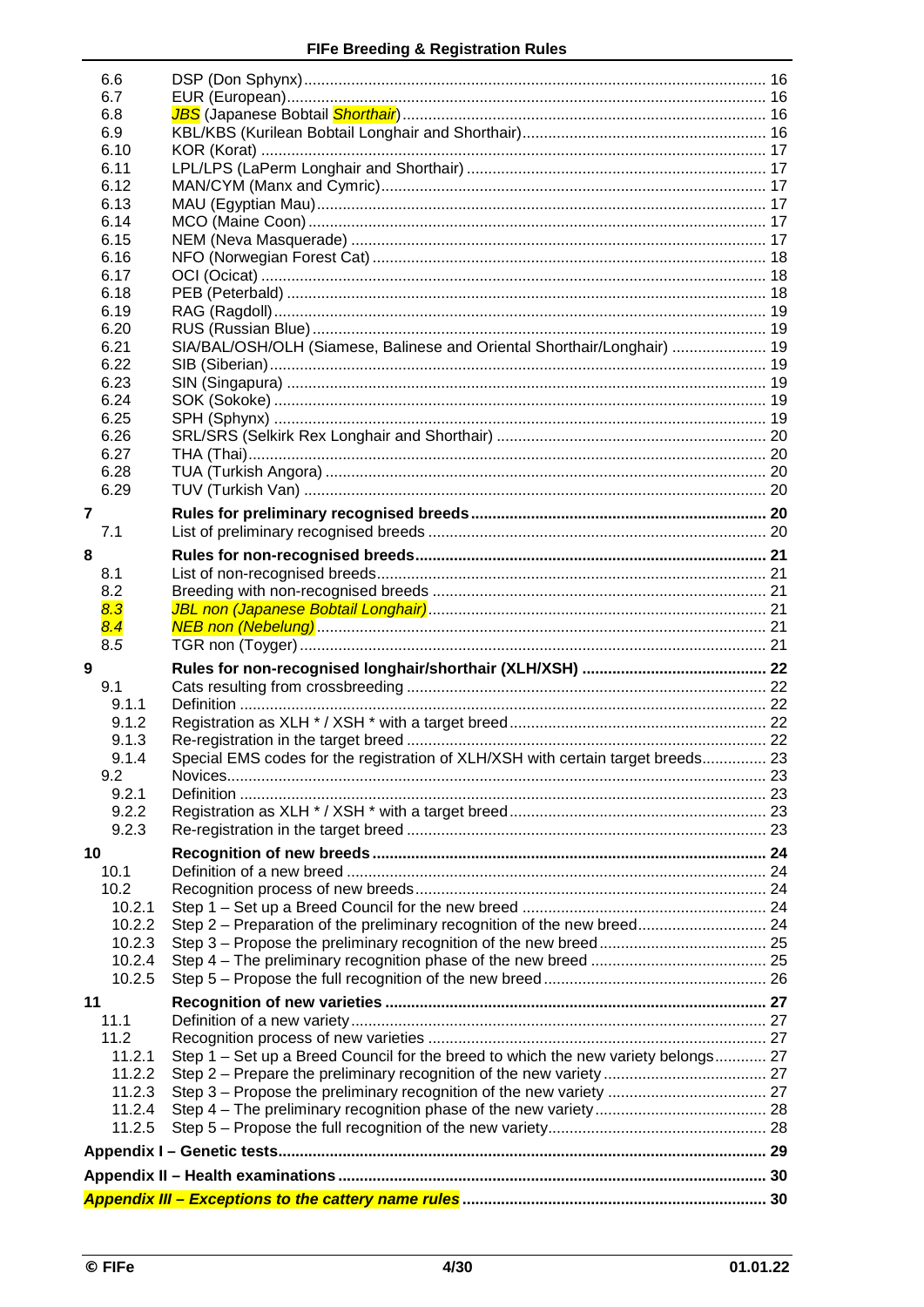# **1 General**

The health and welfare of each individual cat or kitten must be the foremost concern for all breeders and owners of cats or kittens.

Responsible breeding based on genetic principles, disease prevention and an environment of love and comfort must be encouraged.

Accurate records regarding the health and breeding of cats and kittens must be kept.

# **2 Husbandry and environment**

### **2.1 General care**

Adult cats and kittens must have their vaccinations updated regularly.

Sick cats and kittens must receive veterinary attention as soon as possible.

Parasites such as fleas, ticks, mites, intestinal worms, heart worms etc., are sometimes unavoidable, but all cats must be regularly examined and treated.

Special measures must be taken for the prevention or spread of viral, bacterial and fungal diseases, including the use of vaccinations where available.

### **2.2 Accommodation**

### **2.2.1 General conditions**

Living accommodation, bedding, dishes, litter trays etc., must be kept clean at all times.

Cats must have water bowls with fresh water at all times, the right food when required or prescribed, comfortable bedding, play and activity items and climbing poles or similar.

Cats must have adequate space in which to move and play and should enjoy domestic living.

For cats unused to extreme temperatures, a range between 10º C to 35º C (50º F to 95º F) is acceptable but temperatures either below or above these averages necessitate either heating or cooling assistance.

Ventilation facilities are to be provided with fresh air (windows, doors, air conditioning) in order to minimise odours, moisture and drafts.

Natural and artificial lighting must be provided.

Cleaning and disinfecting facilities for floors, walls and furniture must be always available.

Although individual cats enjoy the company of other cats, overcrowding is to be avoided as this can lead to stress and aggression and, more importantly, can increase the risk of diseases.

Every cat or kitten must be given daily individual attention; this should include handling which allows for a check of the general health.

#### **2.2.2 Separated accommodations**

Where accommodation is separate from a domestic environment, facilities must be for the cat's best management and maintenance.

Under these conditions:

- a minimum of 6 square meters of floor space with a height of at least 1.80 m per cat is required
- more than one level must exist and a sleeping and/or refuge area must be included
- all areas must be suitable for human access and weatherproof.

With outdoor facilities:

- cats must be provided with sufficient shade to give them protection from direct sunlight
- in these cases, cats must be allowed access inside in order to remain dry if it rains or snows
- areas must be constructed to facilitate easy drainage.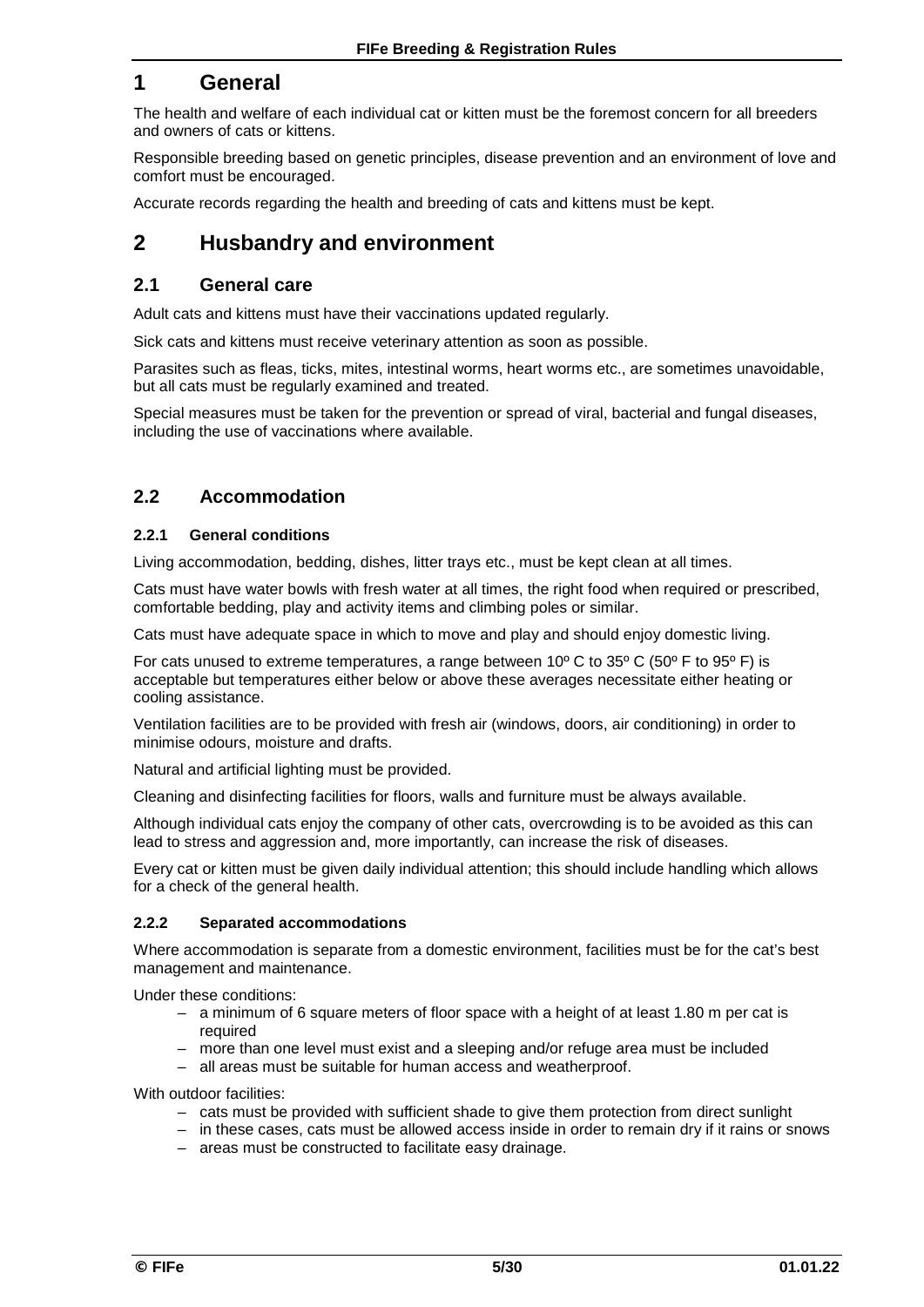### **2.3 Re-homing of cats**

#### **2.3.1 Agreements**

Any agreements or limitations with purchasers of kittens or users of stud cats must be in writing to avoid misunderstandings.

#### **2.3.2 Pet shops or research facilities forbidden**

It is not permitted to sell or hand over cats with FIFe pedigrees to pet shops or similar organisations nor for any experimental research or testing.

It is also not permitted for members of FIFe Member clubs to offer/trade cats or services, such as stud services, by auction or similar actions either on electronic or actual events.

#### **2.3.3 Kittens**

Kittens must not go to a new owner (home) before they are 12 weeks old and have been fully vaccinated against feline panleucopenia, feline calici virus and feline herpes virus, unless otherwise advised by a veterinarian.

### **2.4 Studs**

Stud cats, which have to live in enclosed accommodation, must have a minimum of six square metres of floor space with a minimum height of 1.80 m available to them; at least two square metres must be enclosed and weatherproof. If this accommodation is shared, then the available surface must be larger. In all accommodation there must be more than one level and a sleeping or refuge area must be included.

All areas must be suitable for human access.

### **2.5 Queens**

All births must be attended in case problems occur. Queens about to give birth or un-weaned kittens must have a separate area/room available.

# **3 Breeding conditions**

### **3.1 General**

All cats registered in a FIFe Pedigree book can be used for breeding unless restricted by:

- the Breeding & Registration Rules ( $\rightarrow$  § 3, 6, 7, 8 or 9), or
- national rules with regard to health issues.

FIFe Members are not permitted to impose any further stricter breeding or registration limitations.

### **3.2 Studs**

Before being used as a stud, a male cat shall have a veterinary certificate confirming that both testicles are normal and are descended into the scrotal sac.

A stud owned by a member of a FIFe Member may not be used for matings, which will result in unregistered kittens, i.e. for matings where the kittens will not receive an official pedigree from either a FIFe Member or a non- FIFe organisation.

### **3.3 Queens**

Queens must not have more than three litters in twenty-four months except with the prior written approval of a veterinarian and/or the FIFe Member.

A queen which requires repeated caesarean sections must not be used for further breeding. A queen may not be allowed to be mated by a second male within 3 weeks of the previous mating.

### **3.4 Microchip and tattoo**

All breeding cats must be identified by either microchip (preferred) or tattoo and the identifying code shall be documented in the pedigree. Exception is granted for males which are not registered with FIFe.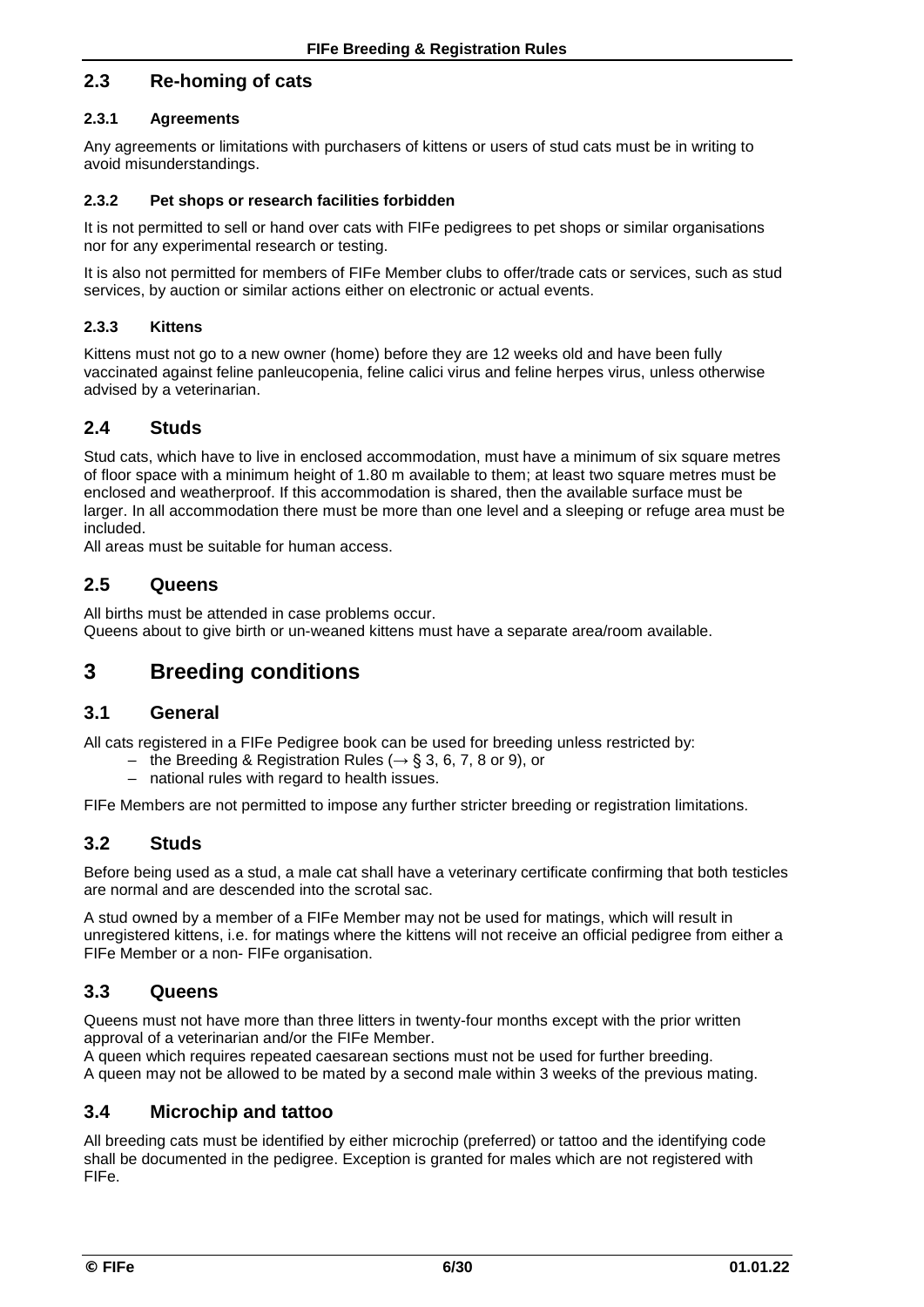### **3.5 Genetic diseases and tests**

#### **3.5.1 Test programmes**

Cats in breeds which bear a risk of genetic disease and which satisfy the following criteria:

- the disease is fatal or causes chronic distress
- the disease occurs in a significant proportion of the breed
- a reliable test is available, and the disease could be eliminated

should be tested for such diseases. Each FIFe Member must develop appropriate programmes.

If tests are made mandatory, either by a programme established by the FIFe Member or by a breed specific entry in § 6 of the Breeding and Registration Rules, the FIFe Member must register the test results, based on laboratory documentation submitted by the breeder, and the test results must be indicated either on the pedigree itself on or a separate appendix to the pedigree.

*Any proposal to implement a mandatory test in § 6 of the Breeding & Registration Rules must be accompanied by scientifically valid data, as well as a scientifically motivated test programme and breeding programme. Such a rule for a mandatory test should include a review schedule, at least once every five years, for the continued validity of the test, which has to be carried out by the Health & Welfare Commission. This commission must report on this review to the General Assembly.*

Information on genetic diseases and advice on testing and health examinations will be researched and provided by the Health & Welfare Commission ( $\rightarrow$  Appendix I and Appendix II).

The Health & Welfare Commission can help and advise the FIFe Members with information on genetic diseases and testing programmes. The Judges & Standards, the Breeding & Registration Commission and the other Commissions will be consulted if necessary.

#### **3.5.2 Genetic diseases**

The FIFe will not register or recognise any new breed of cats with breed characteristics based on phenotypic abnormalities or other congenital traits which give rise to health problems or impede the normal life of the cat.

The FIFe will not register or recognise any breed of cats showing as a breed characteristic:

- achondroplasia/pseudo-achondroplasia
- an autosomal dominant gene resulting in dwarfism, shortened limbs and legs and other physical defects (for example the Munchkin)
- osteochondrodysplasia: an autosomal dominant gene causing progressive joint, bone and cartilage deformity (for example the Scottish Fold)
- any other form of genetic mutation which results in a miniaturised cat or a foreshortening of the limbs of the cats.

The FIFe will not accept any new preliminary recognition applications for hairless varieties or partially hairless breeds, the current recognised breeds excepted: Sphynx, Don Sphynx and Peterbald.

### **3.6 Cats not allowed for breeding**

The following cats are not allowed for breeding:

- deaf cats ( $\rightarrow$  § 3.6.4)
- cats with an umbilical hernia
- cats without whiskers
- any type of "wild" cat or any new breed based on "wild" cats ( $\rightarrow$  § 3.6.1)
- cats suffering from (pseudo-)achondroplasia or osteochondrodysplasia ( $\rightarrow$  § 3.6.2)
- cats suffering from congenital abnormalities ( $\rightarrow$  § 3.6.3).

It is not permitted to consider cats not allowed for breeding based on the sole fact they have not obtained whichever qualification at shows.

### **3.6.1 "Wild" cats and new breeds based on "wild" cats**

FIFe will not recognise nor create EMS-codes for:

- any type of "wild" cat ( $\rightarrow$  FIFe General Rules § 13.1)
- any new breed based on "wild" cats.

Such cats:

- are not allowed for breeding
- cannot be registered with FIFe
- cannot be exhibited at a FIFe show
- cannot be promoted or advertised.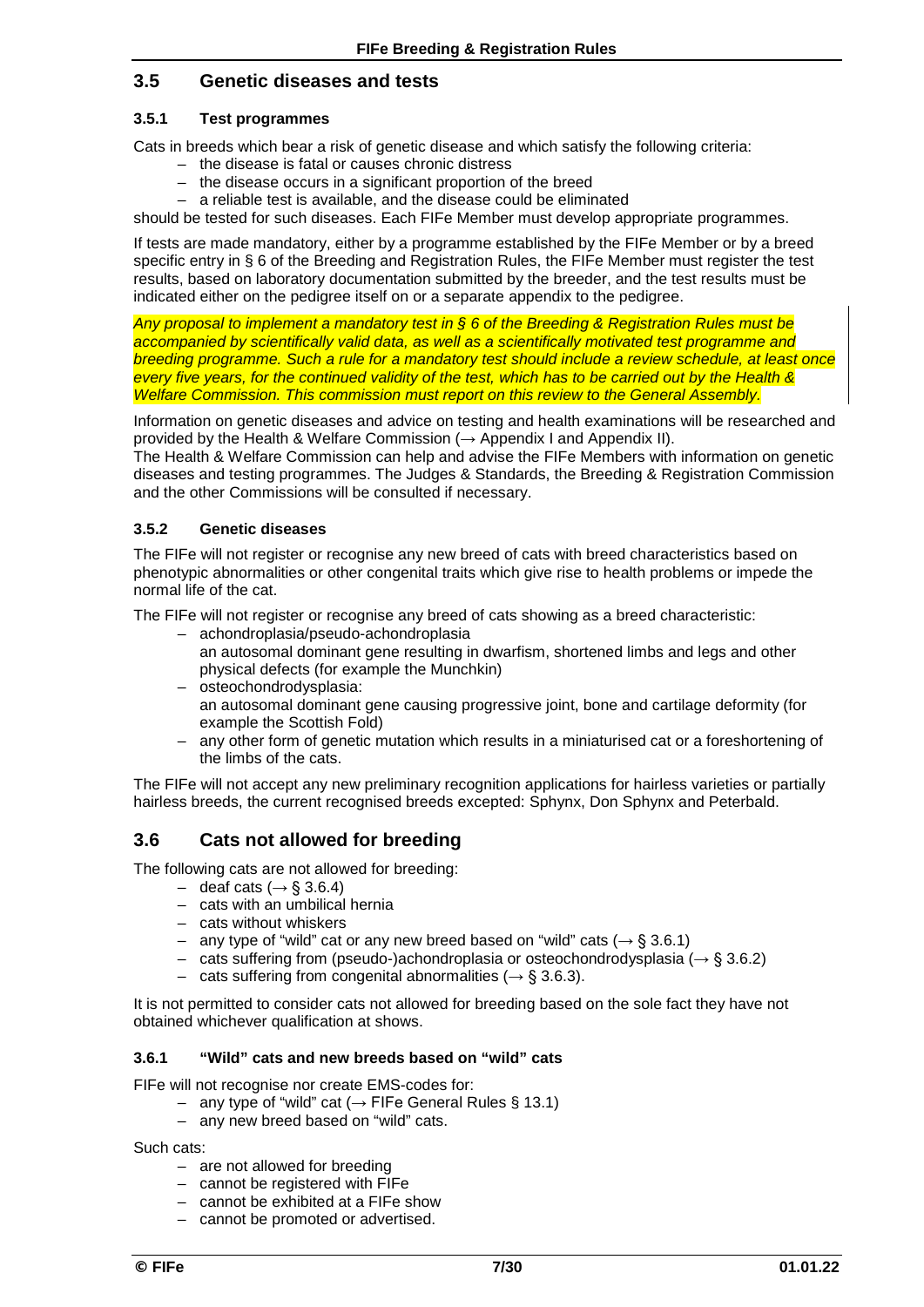Remark: the breed Toyger is considered an established breed based on an outcross of a FIFe recognised breed (Bengal) and not a new breed based on a wild species.

#### **3.6.2 Cats suffering from (pseudo-)achondroplasia or osteochondrodysplasia**

FIFe will not recognise nor create EMS-codes for:

- cats suffering from (pseudo-)achondroplasia ( $\rightarrow$  § 3.5.2)
- cats suffering from osteochondrodysplasia ( $\rightarrow$  § 3.5.2).

Cats suffering from (pseudo-)achondroplasia or osteochondrodysplasia, or with such a cat in their ancestry:

- are not allowed for breeding
- cannot be registered with FIFe
- cannot be exhibited at a FIFe show
- cannot be promoted or advertised.

#### **3.6.3 Cats suffering from congenital abnormalities**

FIFe will not support or encourage breeding with cats suffering from congenital abnormalities, for ex.:

- hairless cats (except the current recognised breeds: Sphynx, Don Sphynx and Peterbald) – cats with deformities of the feet or legs, for example polydactylism or oligodactylism (too many or too few toes)
- cats having other congenital disqualifying faults (→ General Part to the Standards).

Such cats:

- are not allowed for breeding
- cannot be sold as breeding cats; a breeder selling such a cat must send a request to their FIFe Member for a "breeding restriction" to be put on the pedigree
- cannot be promoted or advertised.

#### **3.6.4 White cats**

White cats must be tested for hearing before they are used for breeding. Mating between two white cats is not allowed.

# **4 Pedigree book**

### **4.1 Definition of pedigree book and pedigree**

The pedigree book is the complete register of cats.

Full information concerning the cat is required; i.e. the name of the cat, the cattery name, the complete registration number including the identity of the registration body, sex, complete EMS-code and date of birth, *as well as information on both parents (*→ *§ 4.5)*.

For cats born after 01.01.2007 the identifying code of both parents is required according to § 3.4 and must be registered in the pedigree book, except for cats referred to in § 4.6.2.

A printout of the pedigree book regarding an individual cat **and its ancestry** is the pedigree ( $\rightarrow$  § 4.5). *Ancestry is considered four generations prior to the cat.*

No cat can carry a cattery name other than that of its breeder. The breeder is the owner of the female cat at the time of mating. However, the breeder may give the buyer of a pregnant female permission to register the offspring under the cattery name of the new owner.

### **4.2 Description of the pedigree book "LO" (Livre d'Origine)**

The **LO register** contains cats that:

- belong to a breed fully recognised by FIFe ( $\rightarrow$  § 6.1) and
- have a  $fullv$  recognised variety for the actual breed ( $\rightarrow$  the FIFe EMS-list) and
- have a pedigree of pure breeding ( $\rightarrow$  § 6.1.2) of at least 3 generations prior to the actual cat and
- have the information available as laid down in  $\S$  4.5.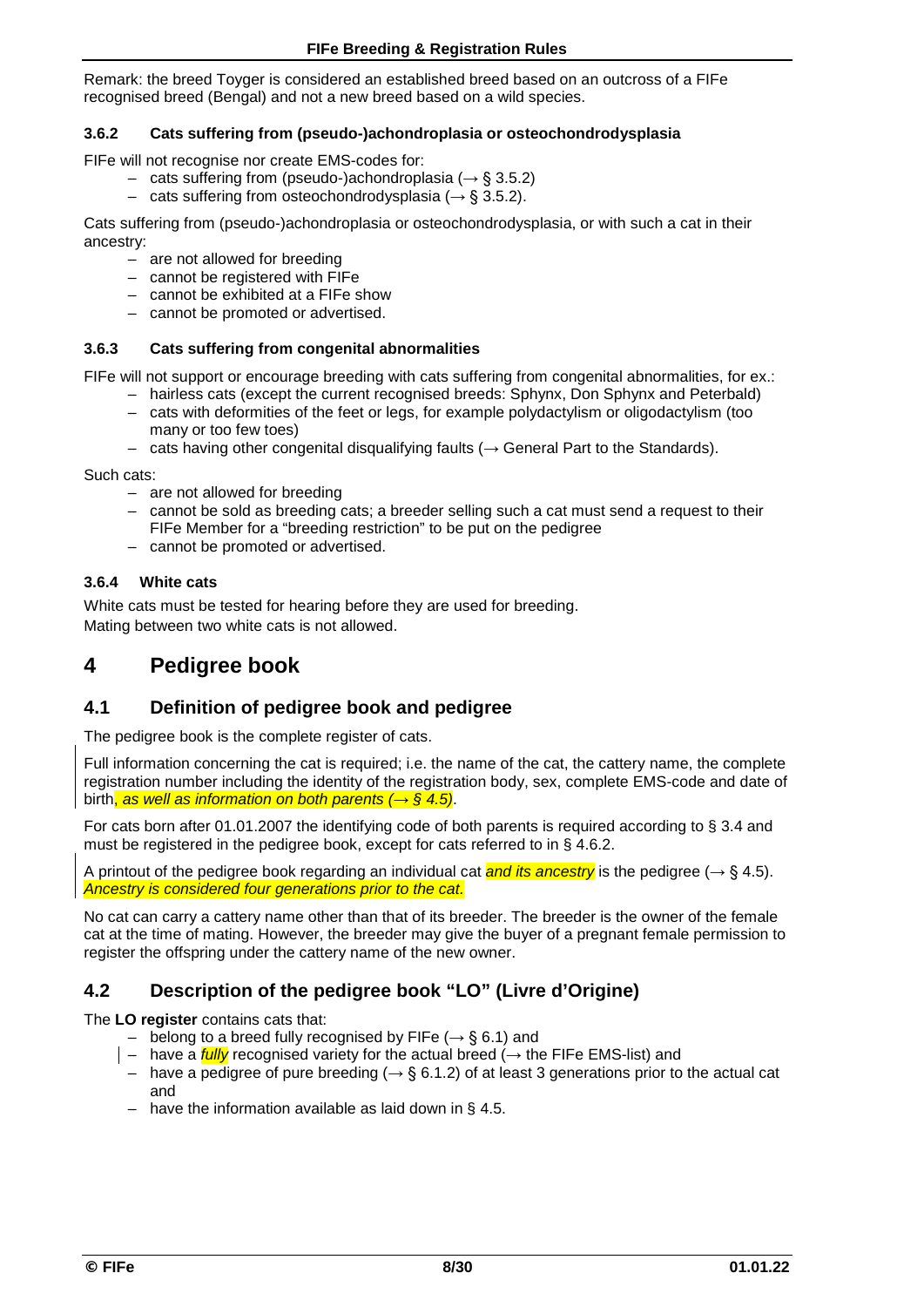### **4.3 Description of the experimental pedigree book "RIEX" (Registre Initial et Experimental)**

The **RIEX register** is a register where cats are entered which:

- do not meet the requirements laid down for the LO register ( $\rightarrow$  § 4.2) or
- result from crossbreeding ( $\rightarrow$  § 9.1).

When cats fulfil all the requirements for entry in the LO register according to § 4.2, it is not permitted to enter them in (or to downgrade them to) the RIEX register based on the sole fact they have not obtained whichever qualification at shows.

### **4.4 Transfer from the RIEX to the LO register**

A cat must automatically be transferred from the RIEX to the LO register if the requirements for the LO register are achieved.

### **4.5 Pedigree**

A FIFe Member:

- must offer pedigree services to its membership
- is only entitled to issue pedigrees for cats bred / owned by individuals holding membership in the organisation. It is not permitted to issue pedigrees to non-members.

Pedigrees issued by a FIFe Member must carry the FIFe logo and the name of the FIFe Member and must be signed and authorised by the FIFe Member.

At point of issue the pedigree must contain at least the following information on the cat in question:

- name and achieved titles
- date of birth
- sex
- registration number
- complete original registration number including the identity of the registration body
- breed/colour/pattern as EMS-code according to genotype (in consideration of phenotype,  $\rightarrow$  § 5.1.1)
- name of the breeder
- information on four (4) generations of ancestors prior to the cat in question.

Information on the parents must include at least the following:

- names and titles
- complete original registration numbers including the identity of the registration body
- breed/colour/pattern as EMS-code
- identifying code ( $\rightarrow$  § 3.4).

Information about grandparents and great-grandparents must include at least the following:

- names and titles
- complete original registration numbers including the identity of the registration body
- breed/colour/pattern as EMS-code.

Information about great-great-grandparents must include at least the following:

- names and titles
- breed/colour/pattern as EMS-code
- if possible, the complete original registration numbers including the identity of the registration body may be included.

If the required minimum information – as listed above – on any ancestor of the cat is not available, then:

- the cat must be entered in the RIEX register
- the available items of the ancestor must be printed on the pedigree
- − the missing items of the ancestor can be left out on the pedigree.

### **4.6 Import and transfer**

#### **4.6.1 Import from another FIFe Member**

The original pedigree of an imported cat must be respected. However, faults and violations of the Breeding & Registration Rules must be corrected and the exporting FIFe Member must be informed of these corrections.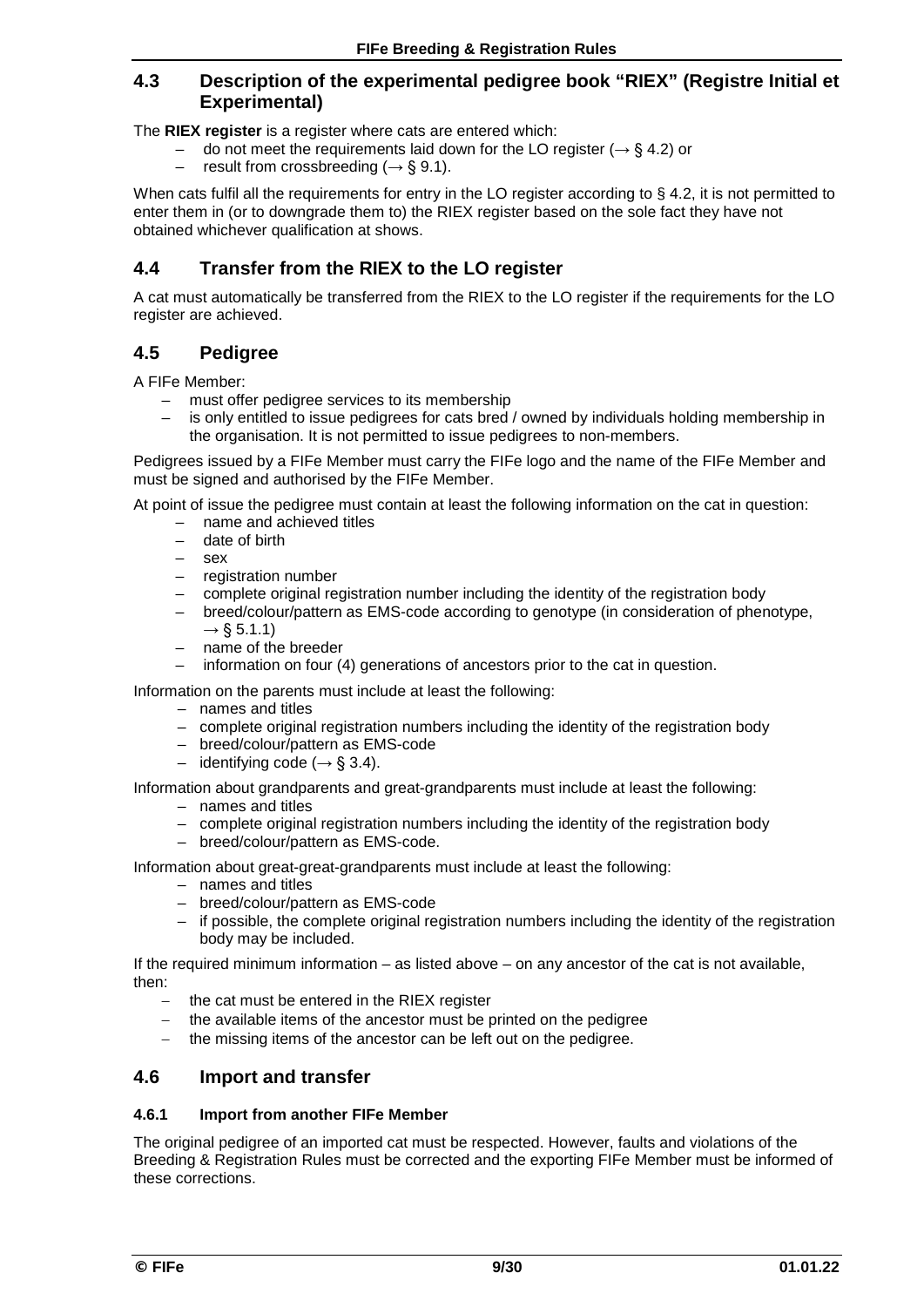#### **4.6.2 Transfer of pedigrees from non-FIFe organisations**

When registering cats imported with an official pedigree from non-FIFe organisations:

- the importing FIFe Member decides upon the reliability of the non-FIFe organisation
- the registration in the Pedigree book must always fulfil the genetic principles and the requirements of the FIFe Breeding & Registration Rules, except for the requirement regarding the identifying code of both parents of the cat, as laid down in § 4.5
- the original pedigree must be respected; however, faults and violations of the Breeding & Registration Rules must be corrected.

A cat imported with a pedigree from a non-FIFe organisation:

- fulfilling the requirements for registration in the LO register according to § 4.2 must be entered in the LO register and may not be downgraded to the RIEX register
- not fulfilling the requirements for registration in the LO register according to § 4.2 must be entered in the RIEX register and may not be upgraded to the LO register.

If the exporting organisation uses transfer declarations, such a declaration must be provided before the cat can be registered in the Pedigree book.

Imported cats will not retain their titles. Titles of forbears may be retained on the pedigree.

#### **4.6.3 Original name of an imported cat to be retained**

It is forbidden for any FIFe Member to deliberately register a cat with anything other than its original name.

The pedigree originally issued for a cat may never be destroyed when the cat is imported into a FIFe club.

# **5 Registration rules**

### **5.1 Registration of cats**

#### **5.1.1 General principles**

All kittens bred by a National FIFe Member's member must be first registered in FIFe and a FIFe pedigree must be issued.

Registration of a cat in the Pedigree book must be done according to the EMS-system and genetic principles.

To register cats in a pedigree-book the breeder must have a cattery name registered in the FIFe Book of Cattery Names (BCN). An exception can be granted by the FIFe Member for no more than two litters bred by an individual breeder.

If a cat's phenotype differs from its genotype, also the phenotype must be registered in the Pedigree book, after the genotype has been proven by:

- the genetics of the parents
- its progeny.

In these cases, both the cat's known genotype and phenotype must be noted in the pedigree. The phenotype must be in accordance with the description in the EMS-system and must be written in brackets in the pedigree.

A cat must compete at shows according to phenotype.

Once registered, the EMS code of a cat can be amended upon request of the cat's breeder or owner until the age of 10 months.

Otherwise such changes may only be made if the amendment has been proven by:

- the genetics of the cat's parents
- its progeny
- a genetic test

or after having been shown in class 13c (Determination class)

or having received a transfer recommendation in accordance with Show Rules § 6.5.

If a change in the EMS code of a cat results in a change of variety / group, then:

- already approved titles must always be retained (for recognised varieties)
- all certificates for the next title must be gained in the new variety / group.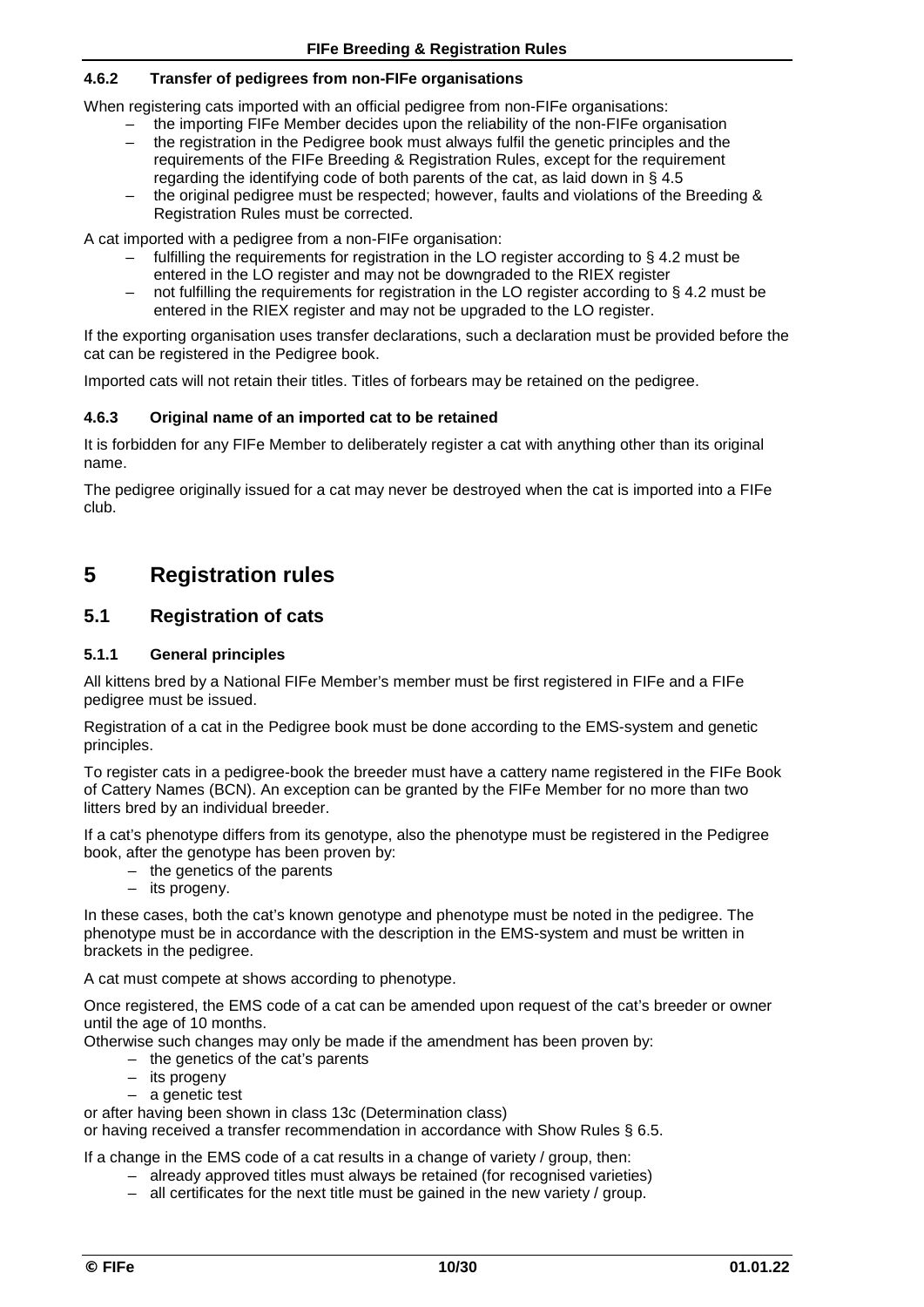#### **5.1.2 Special codes for registration**

#### **5.1.2.1** *The use of brackets and their meaning*

*The meaning of the different types of brackets used in the EMS codes to indicate differences in breeding status:*

| <b>Bracket type</b> | <b>Breeding and registration restrictions</b>                                       |
|---------------------|-------------------------------------------------------------------------------------|
| (XXX)               | Target breed: can be used for breeding, can be re-registered ( $\rightarrow$ § 9.1) |
| [XXX]               | Breeding program: can be used for breeding, cannot be re-registered                 |
| <xxx></xxx>         | Originating breed: cannot be used for breeding, cannot be re-registered             |

*XXX means EMS code for the relevant breed*

#### *Target breed: (XXX)*

*An indication of the final goal of a breeding program. All cats in the breeding program must be identified by this to show which breed is the final goal – the target breed. Cats with this indication can be shown in the Control class (class 13b) to establish if the standard of* 

*the target breed has been reached (→ § 9.1).*

*This type of brackets is also used for Novice cats which can be shown in the Novice class (class 13a) in order to obtain re-registration (→ § 9.2).*

#### *Breeding program: [XXX]*

*Indication for cats which can take part in a breeding programme, but cannot be re-registered and cannot be shown in the Control class (class 13b).*

#### *Originating breed: <XXX>*

*Indication for cats belonging to a non-standard variety, which is prohibited in the standard of a breed, but born out of two purebred cats – i.e. both parents must be of the same breed. These cats cannot be used for breeding, cannot be re-registered and cannot be shown in the Control class (class 13b).*

#### **5.1.2.2 Breed specific modifiers**

The EMS code "t" will be used for breed specific modifiers. The modifier code must be added to the EMS code for colour.

Recognised modifiers:

BEN – agouti/non-agouti modifiers Charcoal (non-recognised variety)<br>NFO – black modifier Amber  $NFO - black$  modifier

For NFO the EMS codes "dt" and "et" may be used to register the genotype of red/cream progeny from two amber / amber carrying cats together with their phenotype "d" respectively "e" in brackets, in accordance with § 5.1.1. The EMS codes "dt" and "et" may only be used for registration purposes.

Registration examples:<br>BEN x nt 24 Bengal BEN x nt 24 Bengal black charcoal spotted (non-recognised variety)<br>NFO at 22 Norwegian Forest Cat light amber blotched Norwegian Forest Cat light amber blotched

### **5.1.2.3 Dilute modifier ("m")**

| <b>EMS-code</b> | <b>Colour</b>                               |
|-----------------|---------------------------------------------|
| m               | modifier                                    |
| x am            | caramel, based on blue                      |
| $x$ cm          | caramel, based on lilac                     |
| x em            | apricot, based on cream                     |
| x pm            | caramel, based on fawn                      |
| x *m            | caramel, where the base colour is not known |

#### **Remark:**

This effect of the Dilute Modifiers is, according to the theory, the result of a dilution of diluted colours in combination with a gene described as dilute modifier. In FIFe Siamese e.g. can be registered as:

| <b>EMS-code</b> | <b>Colour</b>                                       |
|-----------------|-----------------------------------------------------|
| SIA x am        | Siamese caramel, based on blue                      |
| SIA x cm        | Siamese caramel, based on lilac                     |
| SIA x em        | Siamese apricot, based on cream                     |
| SIA x pm        | Siamese caramel, based on fawn                      |
| $SIA x * m$     | Siamese caramel, where the base colour is not known |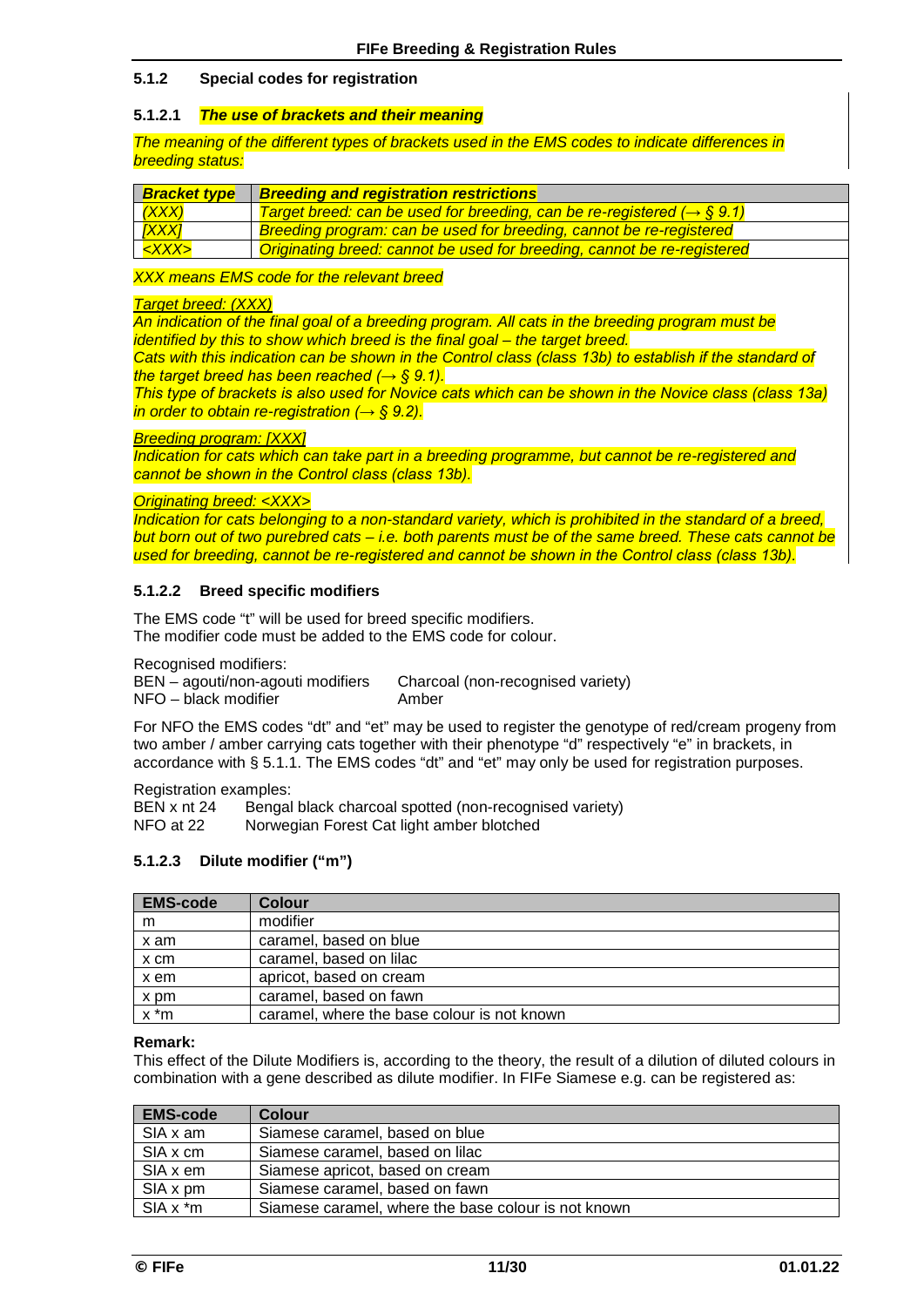#### **5.1.3 Registration number**

From 01.01.1997 all new entries in the Pedigree book must be made according to the following principle:

#### (**Country code) + (Abbreviation of FIFe Member) + (LO or RX) + (no.)**

From 01.01.2010 the country code to be used is the international ISO 3166-1 alpha-2 code of country names (→ FIFe General Rules, Annex 2).

For example:

- a cat entered in the LO in Sweden will be registered as (SE) SVERAK LO nnnn
- a cat entered in the RIEX in France will be registered as (FR) FFF RX nnnn.

If a pedigree is established (LO or RIEX), all the original registration numbers from the ancestors must be maintained absolutely.

It is not allowed to give cats, other than those newly imported a new FIFe registration number.

The first and original registration number of each cat must be visibly kept on its pedigree whenever imported cats are concerned.

### **5.2 Registration of cattery names**

#### **5.2.1 The FIFe Book of Cattery Names (BCN)**

FIFe will keep an international book of cattery names (BCN) registered by the Members of FIFe and approved by the FIFe.

#### **5.2.2 The cattery name**

A cattery name shall not contain:

- more than 18 letters or signs
- an EMS code or any other abbreviation for any breed or name of breed *(exceptions are made for individual members residing in countries as outlined in Appendix III)*
- the word "cattery" in any language.

A cattery name is the private and personal property of a breeder and cannot, after registration, be changed, passed on or transferred, except under circumstances listed in § 5.2.5.

#### **5.2.3 Application for a FIFe cattery name**

Individual members of a FIFe organisation:

- shall request to register a cattery name in the Book of Cattery Names through their national FIFe Member
- are allowed only one FIFe registered cattery name.

Three alternative names should be submitted.

A cattery name may only be registered if no other identical or similar cattery name, which might give rise to confusion, is listed in the BCN. *Exceptions are made for individual members residing in countries as outlined in Appendix III.*

A fee decided by the FIFe General Assembly will be charged for registration of a cattery name. The current fee is listed in the FIFe General Rules, Annex 1.

#### **5.2.4 The use of a cattery name**

The use of a cattery name not registered in the FIFe BCN is not allowed for any individual member.

#### **5.2.5 Changes of a cattery name**

If a cattery name has been registered in the name of two people living at the same address, neither of the partners can acquire a second cattery name.

In case of separation of partners, the FIFe General Secretary shall be informed as to which of the partners is to retain the cattery name.

After the death of the owner of a cattery name, it cannot be used for the next 20 years, unless it is transferred to a lawful heir who is a member of the same Federation or Club.

A cattery name once issued can be changed only for a very good reason.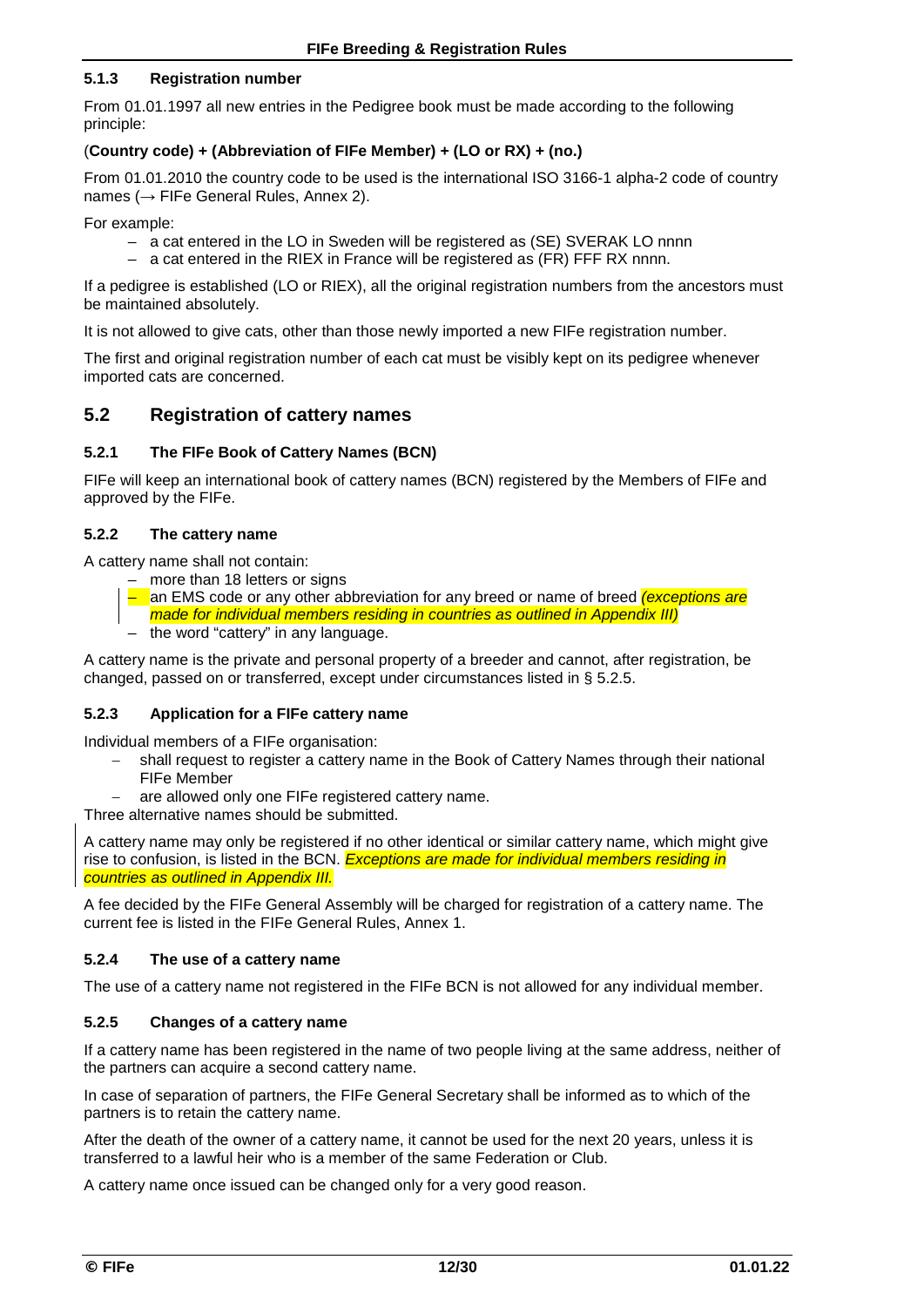### **5.2.6 Deletion of a cattery name**

Cattery names in the BCN of FIFe will be deleted at the request of the FIFe Member where the name is registered and may be re-allocated if one of the following conditions applies:

- The owner of the cattery name has been excluded by the FIFe Member
- The owner of the cattery name died without bequeathing the name further
- The owner of the cattery name left the FIFe Member and is breeding in a non-FIFe organisation
- A period of 25 years has elapsed since the last litter registration
- The cattery name has never been used within a period of 10 years since its registration in the BCN.

If a FIFe Member is obliged to expel an individual member, the name of the latter and that of his cattery shall be reported to the FIFe General Secretary.

### **5.3 Registration of titles**

#### **5.3.1 List of FIFe titles**

| <b>Title</b>                           | Abbreviation* | <b>Remark</b>                   |
|----------------------------------------|---------------|---------------------------------|
|                                        |               |                                 |
| <b>Championship/Premiership titles</b> |               |                                 |
| Champion                               | CН            |                                 |
| Premier                                | РR            |                                 |
| <b>International Champion</b>          | IC            |                                 |
| <b>International Premier</b>           | IP            | These titles are placed         |
| <b>Grand International Champion</b>    | <b>GIC</b>    | before the full name of the cat |
| <b>Grand International Premier</b>     | GIP           |                                 |
| Supreme Champion                       | SC            |                                 |
| Supreme Premier                        | SP            |                                 |

| <b>Winner titles</b>               |            |                                                                                                                |
|------------------------------------|------------|----------------------------------------------------------------------------------------------------------------|
| Junior Winner<br>JW                |            |                                                                                                                |
| <b>Distinguished Senior Winner</b> | <b>DSW</b> | This title is placed after the full name of the cat                                                            |
| <b>National Winner</b>             | <b>NW</b>  | This title is placed<br>before the full name and before possible<br>Championship/Premiership titles of the cat |
| American Winner                    | <b>AW</b>  |                                                                                                                |
| <b>Baltic Winner</b>               | <b>BW</b>  |                                                                                                                |
| Mediterranean Winner               | <b>MW</b>  | These titles $+$ the year are placed<br>before the full name and before possible                               |
| North Sea Winner                   | <b>NSW</b> | Championship/Premiership titles of the cat                                                                     |
| Scandinavian Winner                | <b>SW</b>  |                                                                                                                |
| <b>World Winner</b>                | <b>WW</b>  |                                                                                                                |

| <b>Merit titles</b>                           |    |                                                           |  |
|-----------------------------------------------|----|-----------------------------------------------------------|--|
| <b>Distinguished Merit</b>                    | DM |                                                           |  |
| <b>Distinguished Show Merit</b><br><b>DSM</b> |    | These titles are placed<br>after the full name of the cat |  |
| Distinguished Variety Merit<br><b>DVM</b>     |    |                                                           |  |

\* for breeds with preliminary recognition or for preliminary recognised varieties of a recognised breed, the abbreviations of the titles Champion, Premier, International Champion and International Premier will be preceded by a "P" indicating a preliminary title (i.e. PCH, PPR, PIC, PIP)

All FIFe show titles are only available for FIFe registered cats (and house cats), owned by individual members of national FIFe Members.

All certificates for a CH/PR, IC/IP, GIC/GIP, SC/SP title must have been obtained in the same variety (EMS code) / group.

#### **5.3.2 Distinguished Merit (DM)**

The FIFe title of "Distinguished Merit (DM)" shall be awarded to a cat according to the following rules: a. The required number of offspring to gain the titles of IC/IP or higher, alternatively DSM, DVM,

- JW or DM, should be a minimum of 5 for a female cat and a minimum of 10 for a male cat. b. Only FIFe registered titles are valid.
- c. The owner may claim the title "DM" in the same manner as other existing titles are claimed.<br>d. The "DM" shall be placed after the full name of the cat.
- The "DM" shall be placed after the full name of the cat.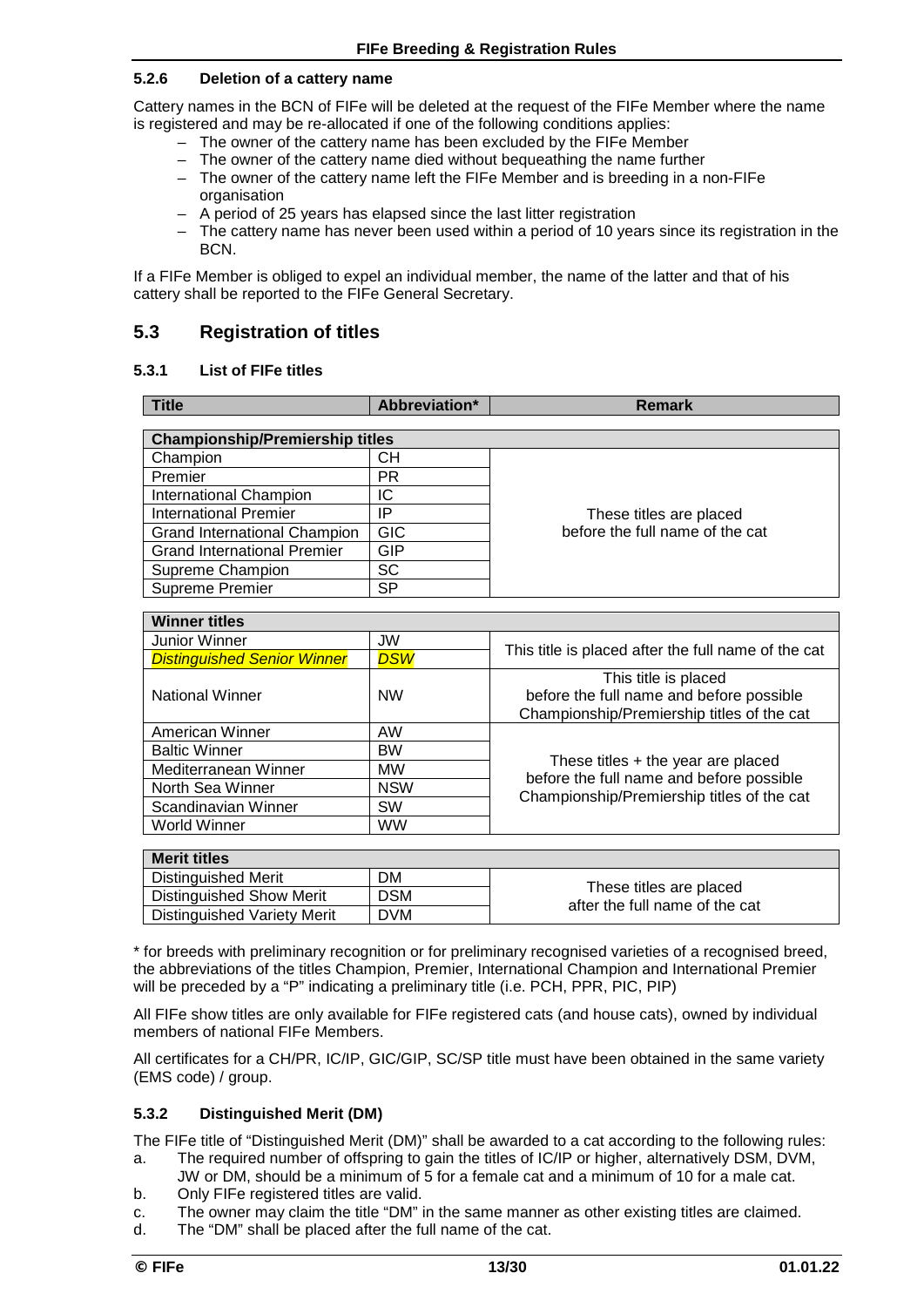# **6 Rules for recognised breeds**

### **6.1 List of recognised breeds**

| <b>EMS-code</b> | <b>Breed name</b>                 | <b>Sister breed</b>            |
|-----------------|-----------------------------------|--------------------------------|
| <b>ABY</b>      | Abyssinian                        | SOM                            |
| <b>ACL</b>      | American Curl Longhair            | <b>ACS</b>                     |
| <b>ACS</b>      | American Curl Shorthair           | <b>ACL</b>                     |
| <b>BAL</b>      | <b>Balinese</b>                   | OLH, OSH, SIA                  |
| <b>BEN</b>      | Bengal                            | $\overline{a}$                 |
| <b>BLH</b>      | <b>British Longhair</b>           | <b>BSH</b>                     |
| <b>BML</b>      | <b>Burmilla</b>                   | TIF non ( $\rightarrow$ § 8.1) |
| <b>BSH</b>      | <b>British Shorthair</b>          | <b>BLH</b>                     |
| <b>BUR</b>      | <b>Burmese</b>                    | ---                            |
| <b>CHA</b>      | Chartreux                         | $---$                          |
| <b>CRX</b>      | <b>Cornish Rex</b>                | $ -$                           |
| <b>CYM</b>      | Cymric                            | <b>MAN</b>                     |
| <b>DRX</b>      | Devon Rex                         | $---$                          |
| <b>DSP</b>      | Don Sphynx                        | $---$                          |
| <b>EUR</b>      | European                          | $---$                          |
| EXO             | Exotic                            | <b>PER</b>                     |
| <b>GRX</b>      | German Rex                        | $\overline{a}$                 |
| JBS             | Japanese Bobtail <b>Shorthair</b> | JBL non ( $\rightarrow$ § 8.1) |
| <b>KBL</b>      | Kurilean Bobtail Longhair         | <b>KBS</b>                     |
| <b>KBS</b>      | Kurilean Bobtail Shorthair        | <b>KBL</b>                     |
| <b>KOR</b>      | Korat                             | $\overline{a}$                 |
| <b>LPL</b>      | LaPerm Longhair                   | <b>LPS</b>                     |
| <b>LPS</b>      | LaPerm Shorthair                  | <b>LPL</b>                     |
| <b>MAN</b>      | Manx                              | <b>CYM</b>                     |
| <b>MAU</b>      | Egyptian Mau                      | ---                            |
| <b>MCO</b>      | Maine Coon                        | $\scriptstyle\cdots$ .         |
| <b>NEM</b>      | Neva Masquerade                   | <b>SIB</b>                     |
| <b>NFO</b>      | Norwegian Forest Cat              | ---                            |
| OCI             | Ocicat                            | $\sim$ $\sim$                  |
| OLH             | Oriental Longhair                 | BAL, OSH, SIA                  |
| <b>OSH</b>      | <b>Oriental Shorthair</b>         | BAL, OLH, SIA                  |
| PEB             | Peterbald                         | $\sim$ $\sim$ $\sim$           |
| <b>PER</b>      | Persian                           | EXO                            |
| <b>RAG</b>      | Ragdoll                           | $\overline{a}$                 |
| <b>RUS</b>      | <b>Russian Blue</b>               | NEB non ( $\rightarrow$ § 8.1) |
| <b>SBI</b>      | Sacred Birman                     | $\frac{1}{2}$                  |
| <b>SIA</b>      | Siamese                           | BAL, OLH, OSH                  |
| <b>SIB</b>      | Siberian                          | <b>NEM</b>                     |
| <b>SIN</b>      | Singapura                         | $---$                          |
| <b>SNO</b>      | Snowshoe                          | $---$                          |
| <b>SOK</b>      | Sokoke                            | $---$                          |
| SOM             | Somali                            | ABY                            |
| <b>SPH</b>      | Sphynx                            | $---$                          |
| <b>SRL</b>      | Selkirk Rex Longhair              | <b>SRS</b>                     |
| <b>SRS</b>      | Selkirk Rex Shorthair             | <b>SRL</b>                     |
| <b>THA</b>      | Thai                              | $\overline{a}$                 |
| <b>TUA</b>      | Turkish Angora                    | $---$                          |
| <b>TUV</b>      | Turkish Van                       | $\qquad \qquad -$              |

#### **6.1.1 Sister breeds**

Sister breeds are breeds which share the same standards except for coat length and/or pattern. For recognised breeds, sister breeds can be inter-mated without permission, except if indicated otherwise *in the Breeding & Registration Rules*.

*This definition also applies to preliminary recognised breeds (→ § 7.1) and non-recognised breeds with preliminary abbreviations (→ § 8.1).*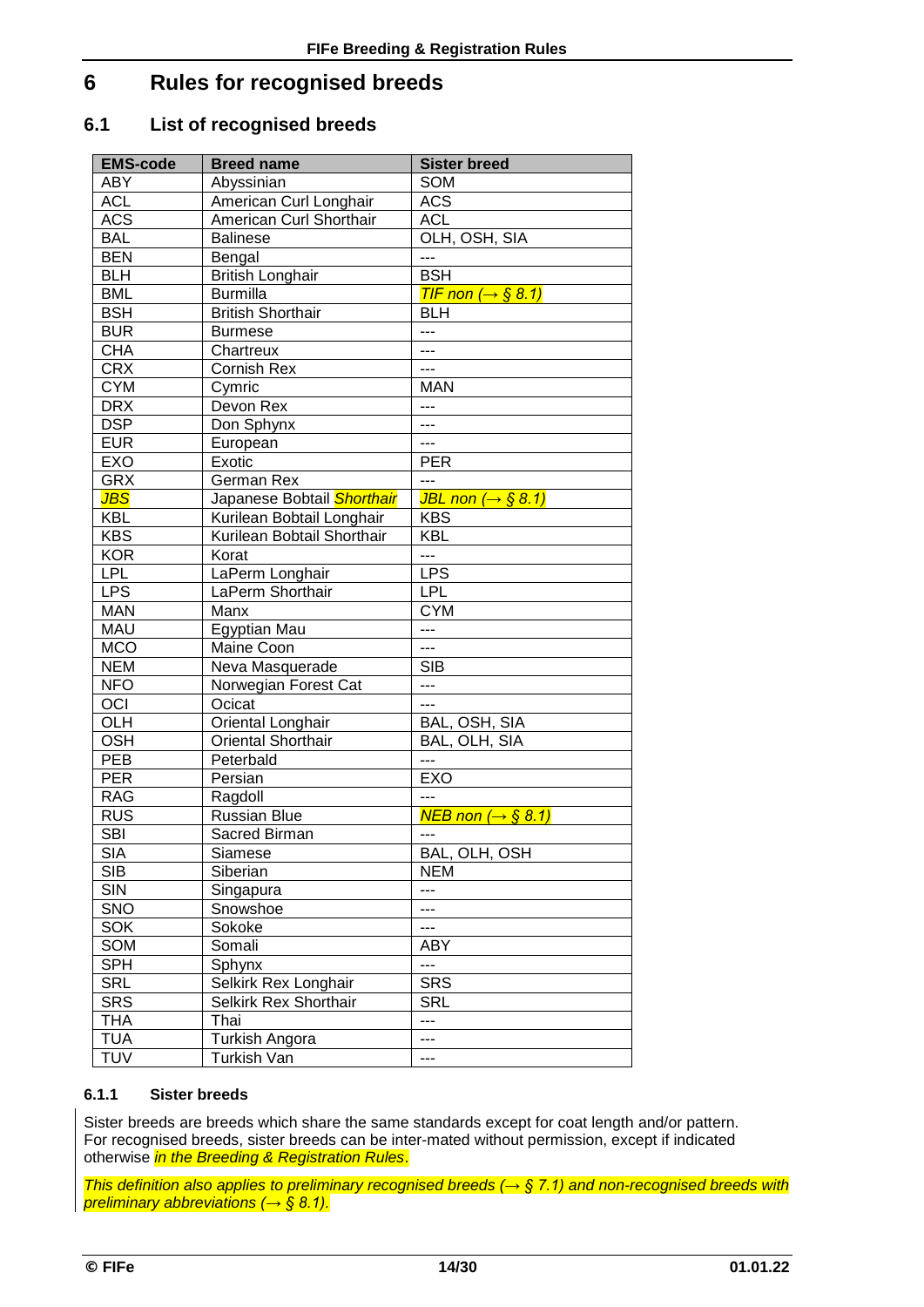### **6.1.2 Pure-breeding**

A cat is considered "pure bred" when its pedigree shows ancestors in a recognised variety for the same breed or sister breed in at least 3 generations prior to the actual cat. This definition also applies to preliminary recognised breeds ( $\rightarrow$  § 7.1).

#### **6.1.3 Special restrictions and registration rules for some breeds**

For progeny of two cats within a recognised breed in a colour, pattern and/or coat length specifically excluded in the sub-articles to this article or in the FIFe breed standard, any cat of the excluded variety must be registered as longhair / shorthair progeny with the indication of the originating breed:

- XLH \* <EMS-code of the originating breed> and as its description: "Non-recognised longhair" + the description for colour, pattern, etc. according to the EMS system
- XSH \* <EMS-code of the originating breed> and as its description: "Non-recognised shorthair" + the description for colour, pattern, etc. according to the EMS system.

(\* - the asterisk - stands for additional information according to the EMS-system, i.e. lower-case basic colours letters, etc.)

Cats with the indication "<EMS-code of originating breed>" cannot be used for breeding.

### **6.2 ACL/ACS (American Curl Longhair and Shorthair)**

ACL/ACS with straight ears are to be registered as ACL/ACS x \* 71 (i.e. as an unrecognised variety) in the RIEX registry.

ACL/ACS with straight ears can be used in the breeding programme for ACL/ACS.

### **6.3 BEN (Bengal)**

Novice cats are not permitted.

Crossbreeding with Bengals is not permitted.

Bengals of generations F1–F4 are not allowed for breeding.

Charcoal varieties must be registered as BEN x \*t, i.e. as a non-recognised variety in the RIEX register. Charcoal BEN can be used in breeding programmes for BEN.

### **6.4 BLH/BSH (British Longhair and Shorthair)**

No progeny of cats suffering from osteochondrodysplasia ( $\rightarrow$  § 3.6.2), regardless of ear-type, may be registered as a BLH/BSH.

#### Registration of tipped cats (shaded and shell)

EMS code 12 shall not be used; code 11 (with the description "tipped") shall be used in case of a shaded or shell cat.

### **6.5 BUR (Burmese)**

The FIFe shall only recognise the following EMS-codes in Burmese: n, a, b, c, d, e, f, g, h, i,

The FIFe will not encourage any person or federation to produce Burmese in any other colour varieties than those listed above.

When breeding Burmese:

- Silver and/or agouti varieties and/or piebald spotting are not allowed for breeding
- Offspring in a non-recognised variety shall be registered as XSH \* <BUR>
- Burmese cats used in breeding must have a DNA-test for GM2 gangliosidosis, unless both parents are proven to be free from GM2 gangliosidosis
- These breeding principles are to be followed:
	- − GM2-free x GM2-free
	- − GM2-free x GM2-carrier
- The cats that need testing according to this rule must be identifiable by microchip or tattoo
- Test results must be registered and published in accordance with § 3.5.1
- The breeder must inform buyers of Burmese cats about the GM2 gangliosidosis-disease and the registration policy.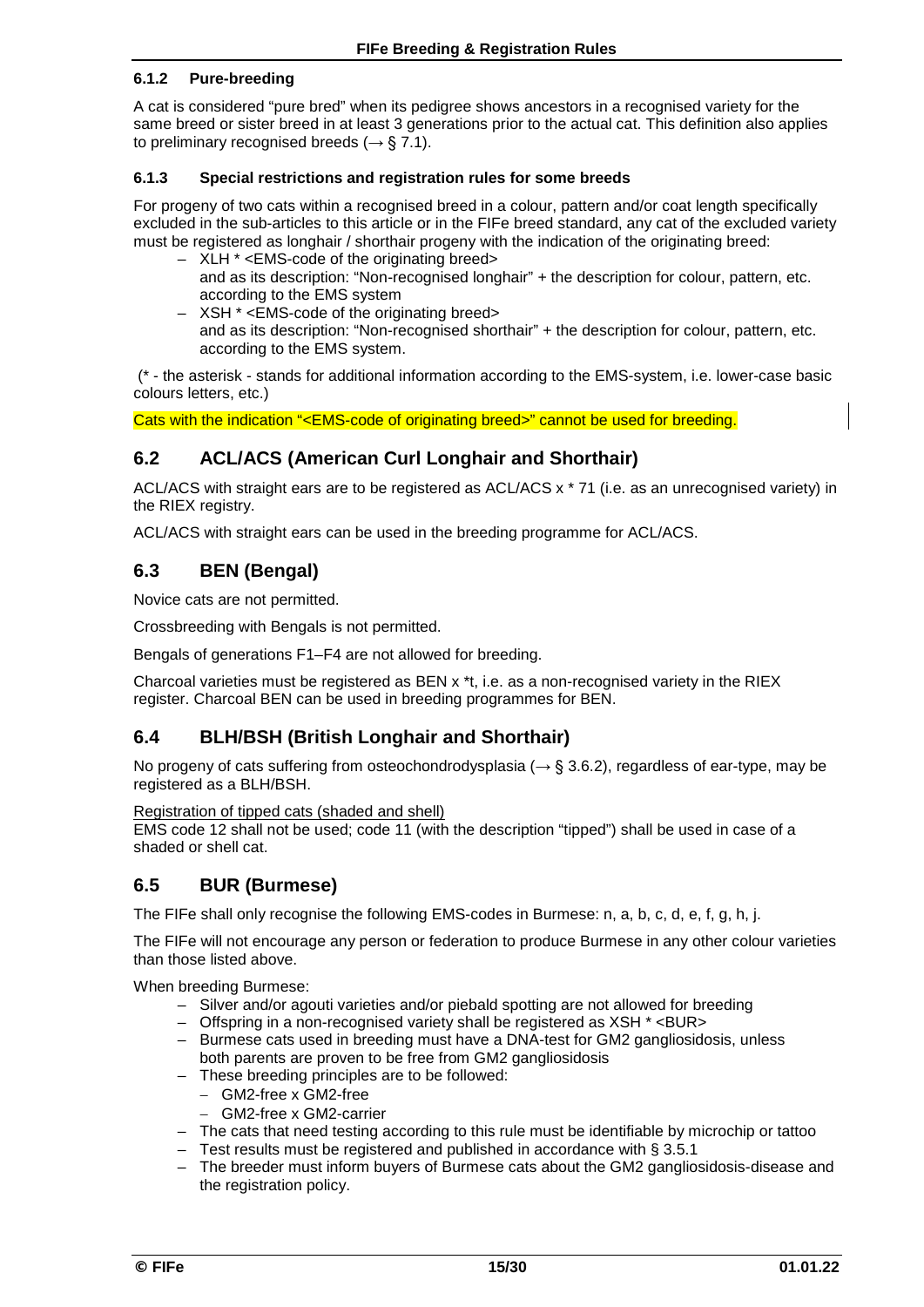### **6.6 DSP (Don Sphynx)**

DSP can only be used for breeding DSP.

Appearances of offspring and how these must be registered when mating DSP x DSP:

| Appearance | <b>EMS code</b>  | <b>Breeding restriction</b>               |
|------------|------------------|-------------------------------------------|
| hairless   | DSP <sup>*</sup> |                                           |
| flock coat | DSP <sup>*</sup> |                                           |
| long coat  | DSP $x * 81$     | All DSP can only be used for breeding DSP |
| short coat | DSP x * 82       |                                           |
| brush coat | DSP x * 83       |                                           |

\* means additional information following the EMS-system; i.e. lower-case basic colour letter etc.

Registration of tabby, silver and golden

For hairless tabby varieties of DSP, always EMS code "21" must be used regardless of the genotype. For non-hairless (81/82/83) tabby varieties the EMS codes 11, 12 or 22-25 must be used.

For hairless varieties of DSP, the EMS-codes "s" (silver) and "y" (golden) shall not be used regardless of the genotype. For non-hairless varieties (81/82/83) silver and golden must be registered.

Registration of "flock" coat variety: DSP \*

The word "flock" means the cat has residual flock hair of no more than 2 mm. in length on the whole body.

DSP with flock coat structure is a recognised variety.

No specific EMS code needs to be added for the flock coat structure.

Registration of long/short coat variety: DSP x \* 81/82

The gene that causes the DSP hairlessness is a dominant gene, i.e. kittens with normal fur / coat can be born out of two pure bred hairless cats. Coated cats are an integrated part of the breed DSP. DSP with long/short coat must be registered as a non-recognised ("x") variety and by using the code for longhair (81) or shorthair (82).

Registration examples:

| DSP x n 21 33 81 | Don Sphynx seal tabby point longhair               |
|------------------|----------------------------------------------------|
| DSP x f 03 24 82 | Don Sphynx bicolour black tortie spotted shorthair |

#### Registration of "brush" coat variety: DSP x \* 83

The word "brush" means the cat has fine wavy, often wiry, hair of more than 2 mm. in length on the whole body, with bald areas on the head, upper part of the neck or on the back.

DSP with brush coat structure must be registered as a non-recognised variety ("x") and by using the code for brush (83).

Registration examples:

| DSP x n 21 33 83 | Don Sphynx seal tabby point brush              |
|------------------|------------------------------------------------|
| DSP x f 03 24 83 | Don Sphynx bicolour black tortie spotted brush |

### **6.7 EUR (European)**

FIFe shall not recognise any other coat length than shorthair in the European (EUR).

Longhair cats must be registered as XLH \* <EUR>.

Chocolate, lilac, cinnamon, fawn (i.e. EMS codes b, c, h, j, o, p, q and r) and shaded, shell, golden, ticked tabby and pointed (i.e. EMS-codes y, 11, 12, 25, 31, 32 and 33) are not permitted and must be registered as XSH \* <EUR>.

### **6.8** *JBS* **(Japanese Bobtail** *Shorthair***)**

Silver, shaded, shell, golden, ticked tabby and pointed (i.e. EMS-codes s, y, 11, 12, 25, 31, 32 and 33) are not permitted in the Japanese Bobtail *Shorthair* (*JBS*) and must be registered as XSH \* <*JBS*>.

### **6.9 KBL/KBS (Kurilean Bobtail Longhair and Shorthair)**

Only cats imported from the Kurile Islands, with certification, may be entered in the Novice class for recognition.

No outcross breeds are permitted.

Chocolate, lilac, cinnamon, fawn and pointed patterns are not permitted and must be registered as XLH \* <KBL> or XSH \* <KBS>.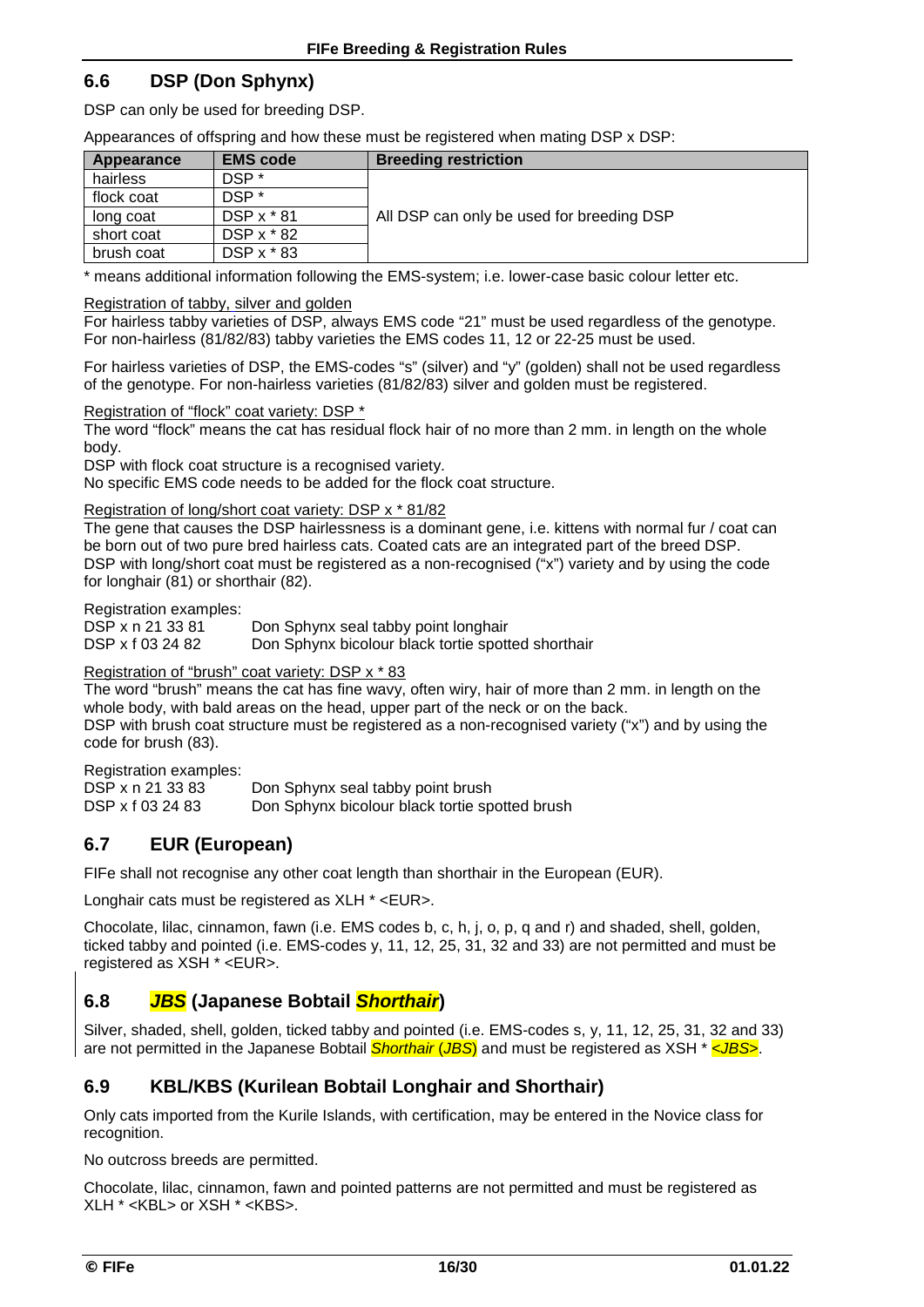### **6.10 KOR (Korat)**

The FIFe shall not recognise any other variety than blue in the Korat.

The FIFe will not encourage any person or federation to produce colours other than blue in the Korat.

When breeding Korats:

- Only blue KOR shall be used, and only blue offspring from blue KOR parents can be registered as Korat (KOR).
- Offspring in a variety other than blue shall be registered as XSH \* <KOR> / XLH \* <KOR>
- Only Korats imported from Thailand may be entered in the novice class for recognition. Their origin must be officially proven by documentation.
- Korat cats used in breeding must have a DNA-test for GM, unless both parents are proven to be free from GM.
- These breeding principles are to be followed:
	- GM-free x GM-free
	- Non-carrier x carrier provided that all offspring are GM-tested.
- If a desired mating is not completely covered by points above, the FIFe Member must approve such a mating in advance after having received a well-founded application. The FIFe Member states all conditions if the application is granted.
- The cats that need testing according to this rule must be identifiable by microchip or tattoo
- Test results must be registered and published in accordance with § 3.5.1
- The breeder must inform buyers of Korat cats about the GM-diseases and the registration policy.

### **6.11 LPL/LPS (LaPerm Longhair and Shorthair)**

LPL/LPS can only be used for breeding LPL/LPS.

Registration of straight coat variety: LPL x \* 84 / LPS x \* 84

The gene that causes the LPL/LPS curls is a dominant gene, i.e. kittens with normal fur / straight coat can be born out of two pure bred LPL/LPS.

Straight coated cats are an integrated part of the breeds LPL/LPS.

LPL/LPS with straight long/short coat must be registered as a non-recognised variety ("x") and by using the code for straight coat (84).

### **6.12 MAN/CYM (Manx and Cymric)**

A Manx/Cymric having at least three generations of MAN/CYM (MAN/CYM 51, 52, 53 and 54) prior to the actual cat must be registered in the LO register.

Remark: Manx/Cymric having MAN/CYM 54 in its pedigree in one or more of the three generations prior to the cat in question, will be registered in the LO register.

### **6.13 MAU (Egyptian Mau)**

Novice cats are not permitted.

### **6.14 MCO (Maine Coon)**

*The Novice class is only open to longhair cats born in Northeast America. Their origin must be proved officially by documentation.* 

Any crossing with other breeds is prohibited.

The FIFe shall not recognise any pointed variety in the Maine Coon (MCO).

Chocolate, lilac, cinnamon, fawn and pointed patterns are not permitted and must be registered as XLH \* <MCO>.

*MCO with blue eyes are only allowed with EMS codes w, 01, 02 and 03. In any other variety they must be registered as XLH \* 61 <MCO> and cannot be re-registered or used for breeding.* 

### **6.15 NEM (Neva Masquerade)**

Novice class is only accepted for cats born in the former USSR.

Any crossing with other breeds is prohibited, except with sister breed Siberian (SIB).

Chocolate-, lilac-, cinnamon- and fawn-pointed patterns are not permitted and must be registered as XLH \* <NEM>.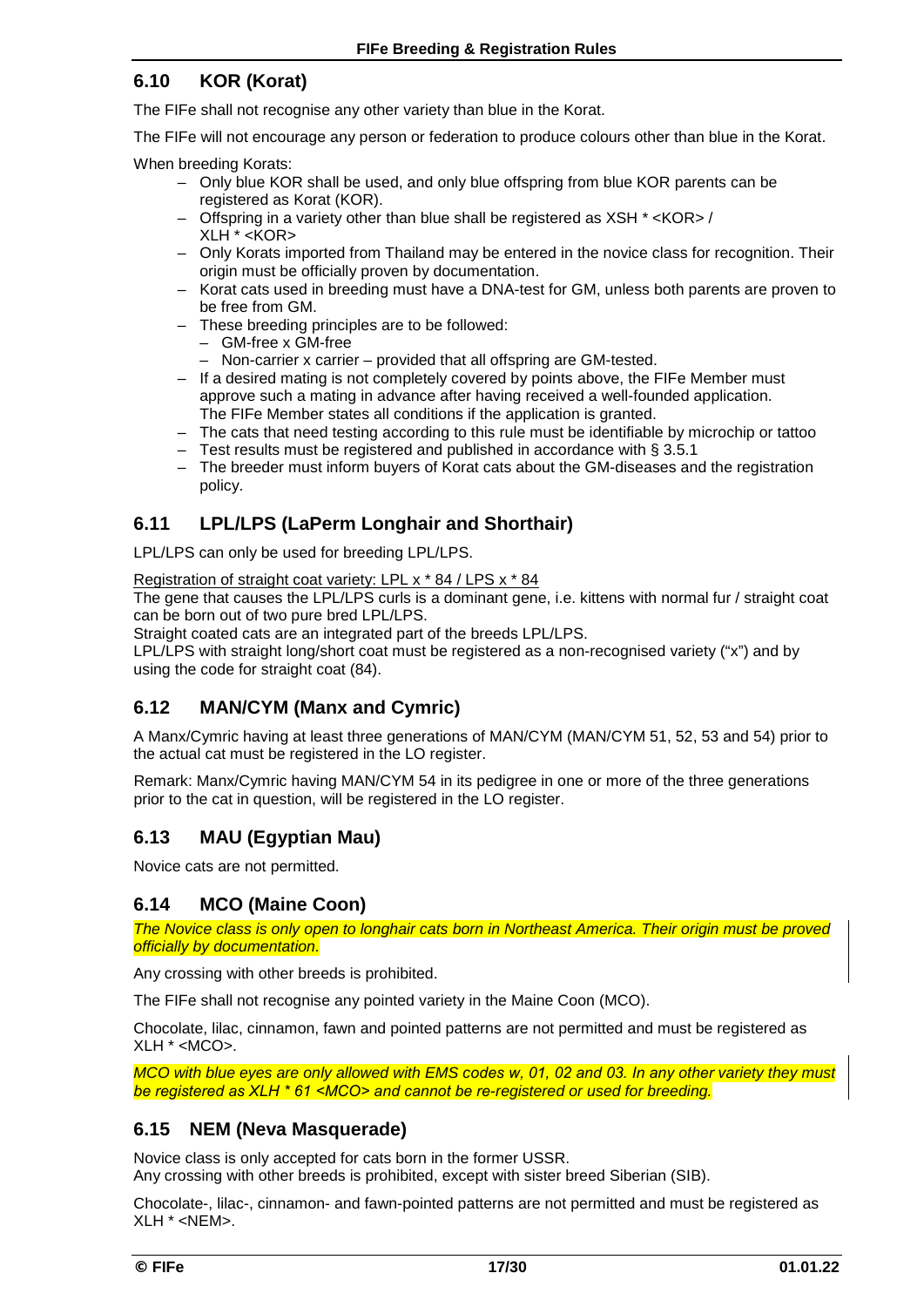### **6.16 NFO (Norwegian Forest Cat)**

The FIFe shall not recognise any pointed variety in the Norwegian Forest Cat (NFO).

Chocolate, lilac, cinnamon, fawn and pointed patterns are not permitted and must be registered as XLH \* <NFO>.

When breeding Norwegian Forest Cats:

- Cats shall be DNA tested for the GBE-1 gene (GSD IV glycogen storage disease), unless both parents of the breeding cat are proven not to be carriers of GSD IV
- Cats to be tested after this rule must be identifiable by microchip or tattoo, and the microchip or tattoo ID number shall follow the test documentation to the laboratory and be clearly stated on the test result certificate
- The following breeding principle must be observed:
	- − carriers must not be mated with carriers
- Test results must be registered and published in accordance with § 3.5.1.

### **6.17 OCI (Ocicat)**

Reds, creams and tortie-tabbies are not allowed and must be registered as: XSH \* <OCI>. Cinnamon and fawns showing high levels of rufism may resemble red or cream but can never produce female tortie-tabbies.

### **6.18 PEB (Peterbald)**

PEB can only be used for breeding PEB.

Permitted outcrosses are: BAL, OLH, OSH and SIA ( $\rightarrow$  § 6.21).

PEB must be DNA tested for CEP290 (PRA-rdAC) prior to mating, unless both parents of the breeding cats are proven not to carry PRA (N/N).

Cats to be tested after this rule must be identifiable by microchip or tattoo, and the microchip or tattoo ID number shall follow the test documentation to the laboratory and be clearly stated on the test result certificate.

Only the following matings are allowed:

– PRA non-carrier (N/N) x PRA non-carrier (N/N)

– PRA non-carrier (N/N) x PRA carrier (N/rdAC).

The results must be registered and published in accordance with § 3.5.1.

Appearances of offspring and how these must be registered when mating PEB x PEB or when mating PEB x BAL/OLH/OSH/SIA:

| Appearance | <b>EMS</b> code  | <b>Breeding restriction</b>               |
|------------|------------------|-------------------------------------------|
| hairless   | PEB <sup>*</sup> |                                           |
| flock coat | PFR <sup>*</sup> |                                           |
| brush coat | PEB * 83         | All PEB can only be used for breeding PEB |
| long coat  | PEB x * 81       |                                           |
| short coat | PEB x * 82       |                                           |

\* means additional information following the EMS-system; i.e. lower-case basic colour letter etc.

Registration of tabby, silver and golden

For hairless tabby varieties of PEB, always EMS code "21" must be used regardless of the genotype. For non-hairless (81/82/83) tabby varieties the EMS codes 11, 12 or 22-25 must be used.

For hairless varieties of PEB, the EMS-codes "s" (silver) and "y" (golden) shall not be used regardless of the genotype. For non-hairless varieties (81/82/83) silver and golden must be registered.

Registration of "flock" coat variety: PEB \*

The word "flock" means the cat has residual flock hair of no more than 2 mm. in length on the whole body. PEB with flock coat structure is a recognised variety. No specific EMS code needs to be added for the flock coat structure.

Registration of "brush" coat variety: PEB \* 83

The word "brush" means the cat has fine wavy, often wiry, hair of more than 2 mm. in length on the whole body, with bald areas on the head, upper part of the neck or on the back. PEB with brush coat structure is a recognised variety and must be registered by using the EMS code for brush (83).

Registration examples:<br>PEB n 21 33 83 PEB n 21 33 83 Peterbald seal tabby point brush<br>PEB f 03 24 83 Peterbald bicolour black tortie sp Peterbald bicolour black tortie spotted brush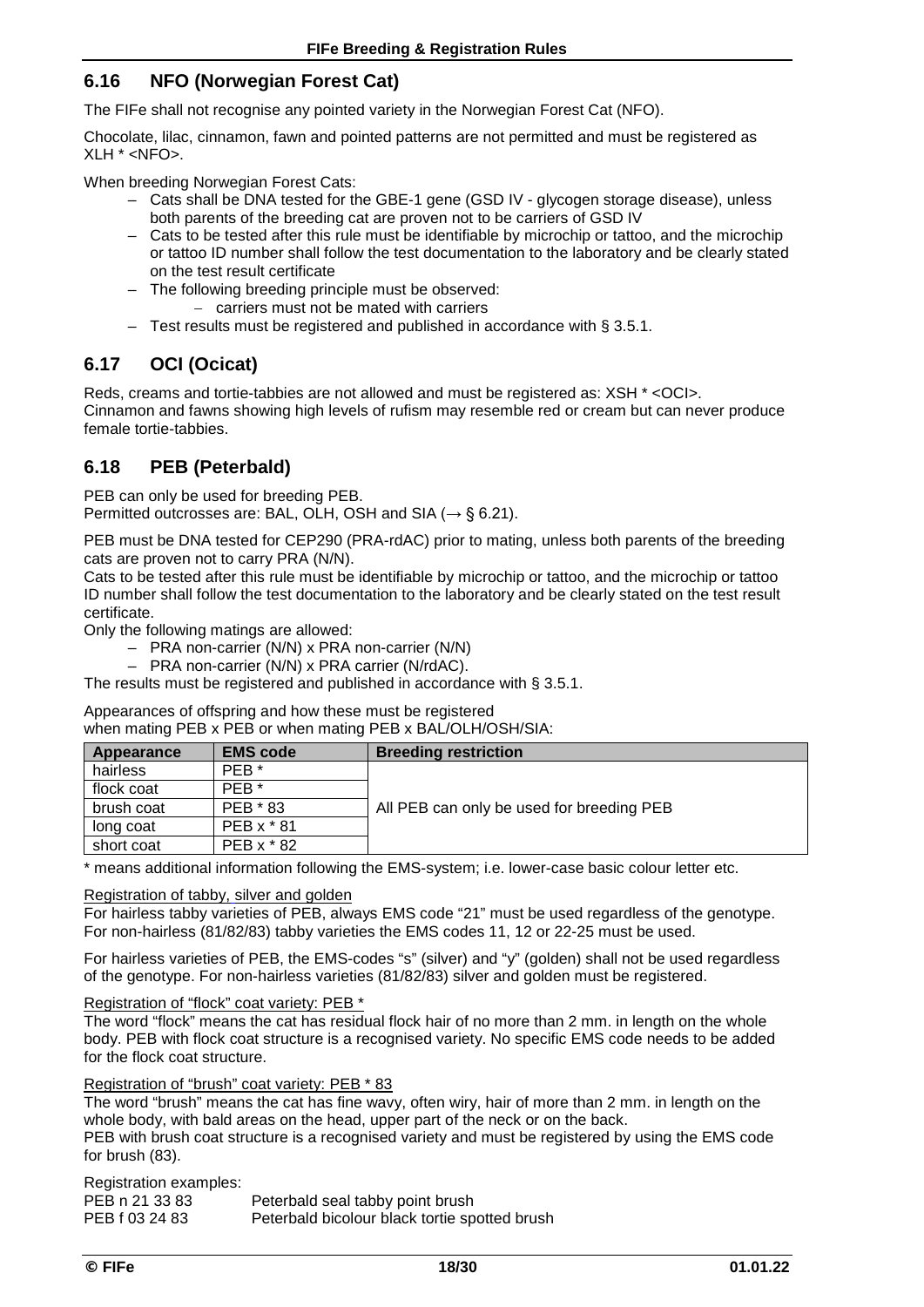#### Registration of long/short coat variety: PEB x \* 81/82

The gene that causes the PEB hairlessness is a dominant gene, i.e. kittens with normal fur / coat can be born out of two pure bred hairless cats. Coated cats are an integrated part of the breed PEB. PEB with long/short coat must be registered as a non-recognised variety ("x") and by using the code for longhair (81) or shorthair (82).

Registration examples:<br>PEB x n 21 33 81 PEB x n 21 33 81 Peterbald seal tabby point longhair<br>PEB x f 03 24 82 Peterbald bicolour black tortie spott Peterbald bicolour black tortie spotted shorthair

### **6.19 RAG (Ragdoll)**

The FIFe shall not recognise any other variety than Siamese pointed with blue eyes in the Ragdoll (RAG); any other variety must be registered as XLH \* <RAG>.

### **6.20 RUS (Russian Blue)**

The FIFe shall not recognise any variety other than blue in the Russian Blue.

The FIFe will not encourage any person or federation to produce colours other than blue in the Russian Blue.

When breeding Russian Blues:

- only blue *shorthair* progeny from blue parents can be registered as Russian Blue (RUS)
- shorthair progeny in a variety other than blue must be registered as XSH \* <RUS>
- *longhair progeny: sister breed Nebelung NEB non (→ § 8.4)*.

### **6.21 SIA/BAL/OSH/OLH (Siamese, Balinese and Oriental Shorthair/Longhair)**

SIA/BAL/OSH/OLH must be DNA tested for CEP290 (PRA-rdAC) prior to mating, unless both parents of the breeding cats are proven not to carry PRA (N/N).

Cats to be tested after this rule must be identifiable by microchip or tattoo, and the microchip or tattoo ID number shall follow the test documentation to the laboratory and be clearly stated on the test result certificate.

Only the following matings are allowed:

- PRA non-carrier (N/N) x PRA non-carrier (N/N)
- PRA non-carrier (N/N) x PRA carrier (N/rdAC).

The results must be registered and published in accordance with § 3.5.1.

Crosses of Siamese and Balinese of all varieties with silvers of any variety are prohibited. At the breeder's request, exceptions may be allowed by the FIFe Member. In such cases the FIFe Member will be responsible for the determination of the colours of the offspring.

### **6.22 SIB (Siberian)**

Novice class only accepted for cats born in the former USSR.

Any crossing with other breeds is prohibited, except with sister breed Neva Masquerade (NEM).

Chocolate, lilac, cinnamon, fawn with or without pointed patterns are not permitted and must be registered as XLH \* <SIB>.

Pointed cats in other colours must be registered as NEM \*.

### **6.23 SIN (Singapura)**

Other colour varieties than seal sepia ticked tabby (brown Burmese pointed ticked tabby) are not permitted and must be registered as XSH \* <SIN>.

### **6.24 SOK (Sokoke)**

Only Sokoke cats imported from the Sokoke district in Kenya (Africa) may be entered in the Novice class for recognition. Their origin must be officially proved by documentation.

### **6.25 SPH (Sphynx)**

For hairless breeds like SPH, the EMS-codes "s" (silver) and "y" (golden) shall not be used regardless of the genotype.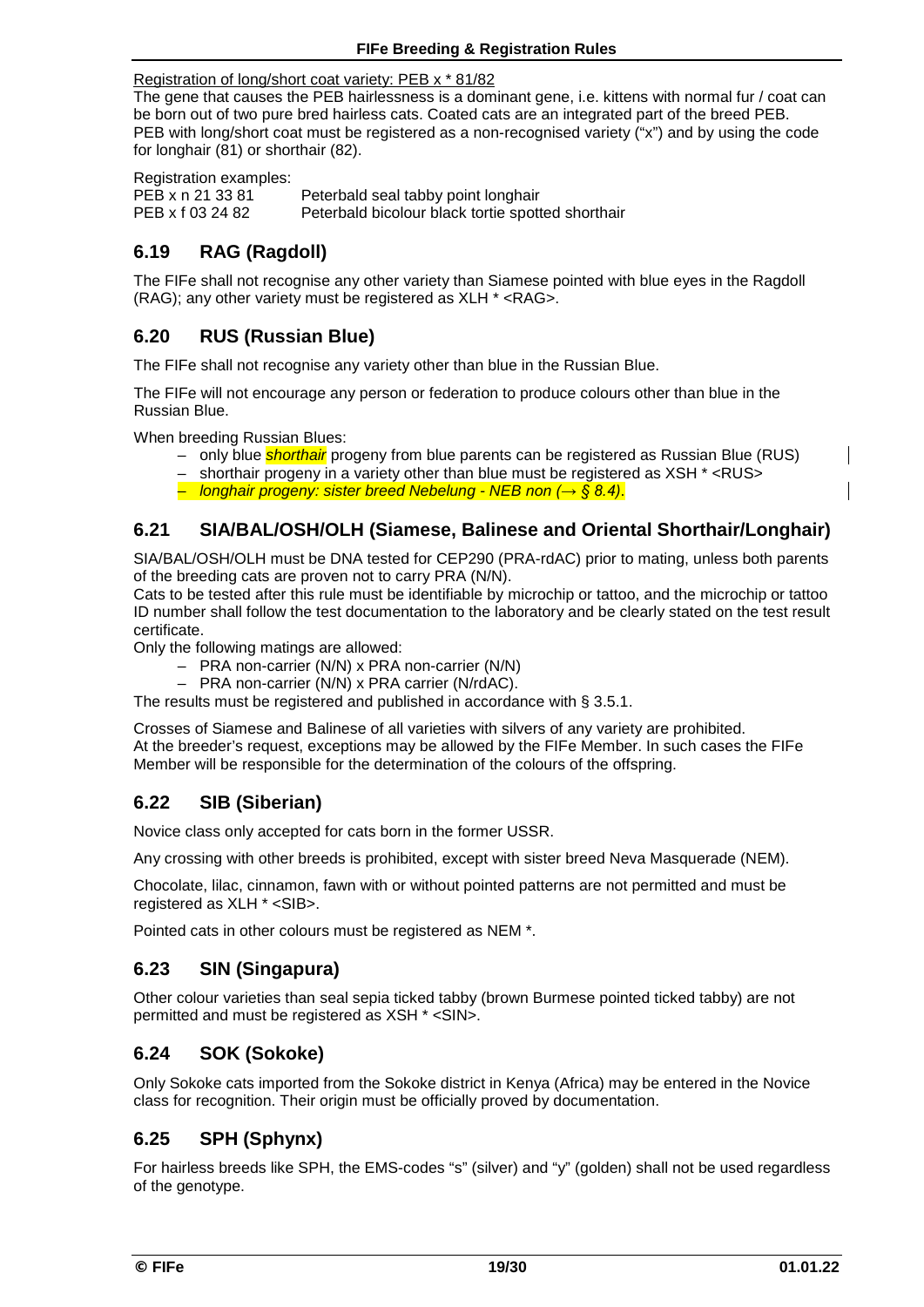### **6.26 SRL/SRS (Selkirk Rex Longhair and Shorthair)**

SRL/SRS can only be used for breeding SRL/SRS.

Permitted outcrosses *until 01.01.2026* for SRL and SRS are BLH/BSH. All outcross breeding and registration of kittens must follow § 9.1.

Registration of straight coat variety: SRL x \* 84 / SRS x \* 84

The gene that causes the SRL/SRS curls is a dominant gene, i.e. kittens with normal fur / straight coat can be born out of two pure bred SRL/SRS.

Straight coated cats are an integrated part of the breeds SRL/SRS.

SRL/SRS with straight long/short coat must be registered as a non-recognised variety ("x") and by using the code for straight coat (84).

### **6.27 THA (Thai)**

Crossbreeding is not allowed.

Only recognised colours shall be used.

Cinnamon, fawn, silver, golden and white are not permitted; offspring in these colours must be registered as XSH \* <THA>.

Cats bred or imported from other organisations cannot be registered or shown as THA if any other breed occurs within the first four generations of ancestors prior to the cat (visible in a FIFe pedigree).

Only THA imported from Thailand may be entered in the novice class for recognition. Their origin must be officially proven by documentation.

### **6.28 TUA (Turkish Angora)**

The FIFe shall not recognise any pointed variety in the Turkish Angora (TUA). Chocolate, lilac, cinnamon, fawn and pointed patterns are not permitted and must be registered as XLH \* <TUA>.

### **6.29 TUV (Turkish Van)**

The FIFe shall only recognise the following EMS-codes in TUV: n, a, d, e, f, g (tabby and non-tabby). Offspring in a non-recognised variety must be registered as XLH \* <TUV>.

The FIFe will not encourage any person or federation to produce Turkish Vans in any other colour varieties that those listed above.

Only cats imported from Turkey and surrounding countries may be entered in the Novice class for recognition. Their origin must be officially proved by documentation

# **7 Rules for preliminary recognised breeds**

The rules regarding an individual preliminary recognised breed shall be transferred to § 6 if and when full recognition is obtained for the breed.

If full recognition is not obtained before the period for preliminary recognition has expired:

- − the breed with preliminary recognition will automatically be transferred to the list of nonrecognised breeds with their preliminary abbreviations in § 8.1 and the EMS code will be followed by a "non"
- the rules regarding the breed will be transferred to § 8
- − registration of cats born and preliminary titles achieved during the Preliminary Recognition phase will remain as they are
- cats born after the Preliminary Recognition phase must be registered in the RIEX register and "non" added after the breed abbreviation to indicate that this is now a non-recognised breed.

### **7.1 List of preliminary recognised breeds**

| EMS-code                                             | <b>Breed name</b> | <b>Sister breed</b> | <b>Preliminary recognition phase</b> |
|------------------------------------------------------|-------------------|---------------------|--------------------------------------|
| Currently no breeds in preliminary recognition phase |                   |                     |                                      |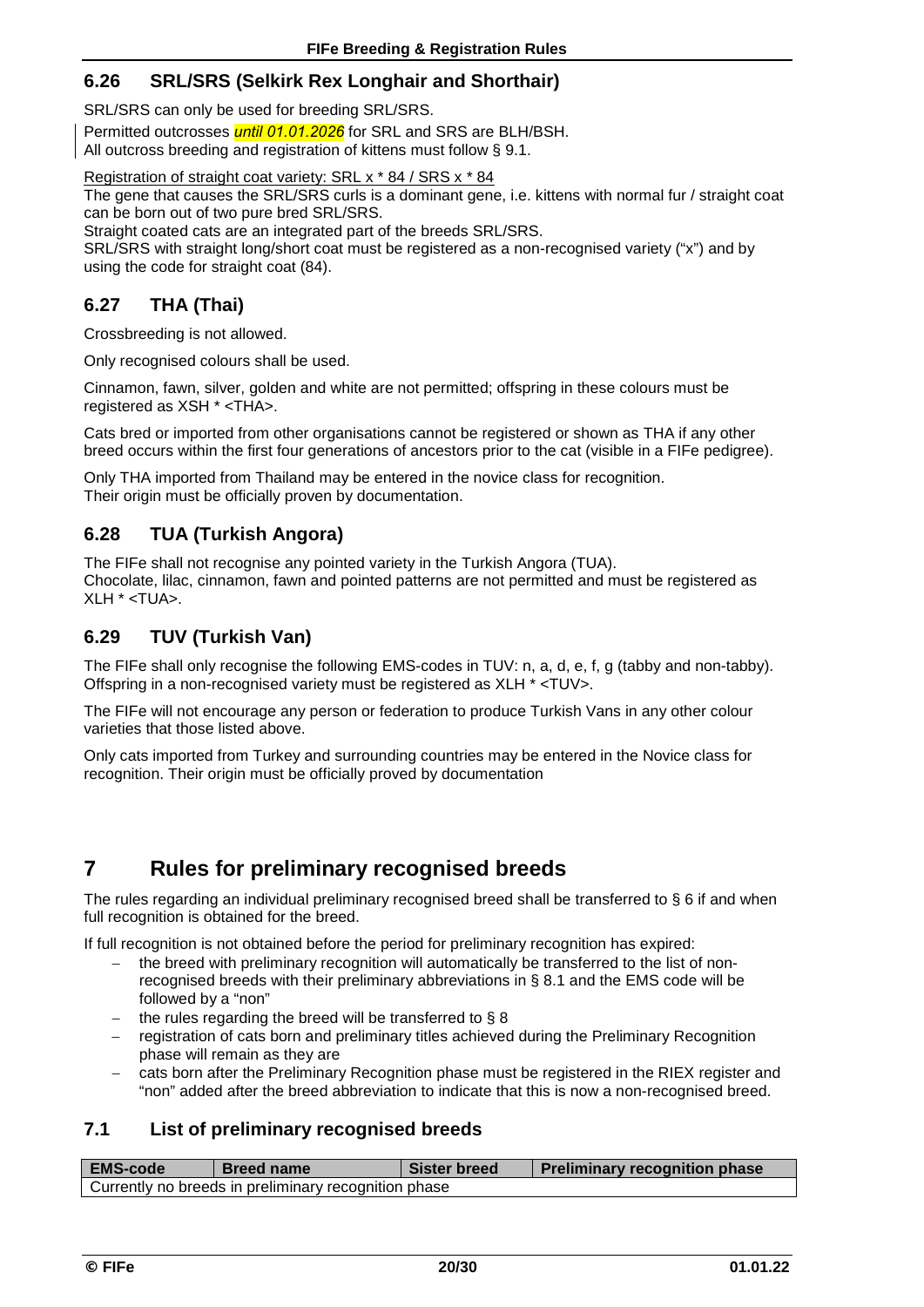# **8 Rules for non-recognised breeds**

### **8.1 List of non-recognised breeds**

| <b>EMS-code</b> | <b>Breed name</b>          | <b>Sister breed</b>        | <b>Remark</b>                                            |
|-----------------|----------------------------|----------------------------|----------------------------------------------------------|
| ABL non *       | American Bobtail Longhair  | <b>ABS</b> non             |                                                          |
| ABS non *       | American Bobtail Shorthair | <b>ABL</b> non             |                                                          |
| ALH non *       | Asian Longhair             | <b>ASH</b> non             | A group of cats incorporating Asian                      |
| ASH non *       | Asian Shorthair            | <b>ALH</b> non             | Tabby, Burmilla and Bombay as<br>recognised in GCCF only |
| AMS non *       | American Shorthair         | ---                        |                                                          |
| AMW non *       | American Wirehair          | ---                        |                                                          |
| AUM non *       | Australian Mist            | ---                        |                                                          |
| BOM non         | Bombay                     | ---                        | Non-GCCF                                                 |
| BRX non *       | <b>Bohemian Rex</b>        | ---                        |                                                          |
| JBL non *       | Japanese Bobtail Longhair  | $JBS \rightarrow \$ 6.1    |                                                          |
| LYO non         | Lykoi                      | ---                        |                                                          |
| MBT non *       | Me-kong Bobtail            | ---                        |                                                          |
| NEB non         | Nebelung                   | $RUS \rightarrow \S 6.1$   |                                                          |
| RGM non *       | RagaMuffin                 | ---                        |                                                          |
| TGR non         | Toyger                     | ---                        |                                                          |
| TIF non         | Tiffanie                   | $BML (\rightarrow \S 6.1)$ |                                                          |
| TOL non *       | <b>Tonkinese Longhair</b>  | <b>TOS</b> non             |                                                          |
| TOS non *       | Tonkinese Shorthair        | <b>TOL</b> non             |                                                          |

For registration purposes use the following list of abbreviations:

\* means additional information following the EMS-system; i.e. lower-case basic colour letter etc.

Cats belonging to non-recognised breeds which are not listed above must be registered as:

XLH \* followed by the fully written breed name between brackets for a longhair breed

XSH \* followed by the fully written breed name between brackets for a shorthair breed. \* means additional information following the EMS system; i.e. lower-case basic colour letter, etc.

The list of non-recognised breeds with their abbreviations is maintained and updated by the FIFe Board on recommendation from the Breeding & Registration Commission.

From 01.01.2012 the abbreviations for Scottish Fold (SFL non / SFS non) are deleted from the list in § 8.1 and cannot be re-created.

### **8.2 Breeding with non-recognised breeds**

The FIFe Member must grant permission before breeding with a non-recognised breed, except if indicated otherwise in § 8.

The application for such breeding must contain at least information on the breed, a full breeding programme, the intended standard and scale of points together with the philosophy of the breed. The permission for a breeding programme can be for a specific number of generations

(1, 2, 3 or more), or for an unspecified period until preliminary recognition is achieved. If the FIFe Member has granted this permission, the progeny of such breeding may be registered in the RIEX register.

### *8.3 JBL non (Japanese Bobtail Longhair)*

*Silver, shaded, shell, golden, ticked tabby and pointed (i.e. EMS-codes s, y, 11, 12, 25, 31, 32 and 33) are not permitted in the Japanese Bobtail Longhair (JBL non) and must be registered as XLH \* <JBL non*>.

### *8.4 NEB non (Nebelung)*

*When breeding Nebelung:*

– *only blue longhair progeny from blue parents can be registered as Nebelung (NEB non)* – *longhair progeny in a variety other than blue must be registered as XLH <NEB non>.*

### **8.***5* **TGR non (Toyger)**

Only "TGR non" without any other breed in the ancestry (i.e. 4 generations prior to the cat) can be registered as "TGR non". The only permitted variety is black mackerel tabby and no additional EMS code can be used. Outcross to other breeds – recognised or not recognised – is not permitted.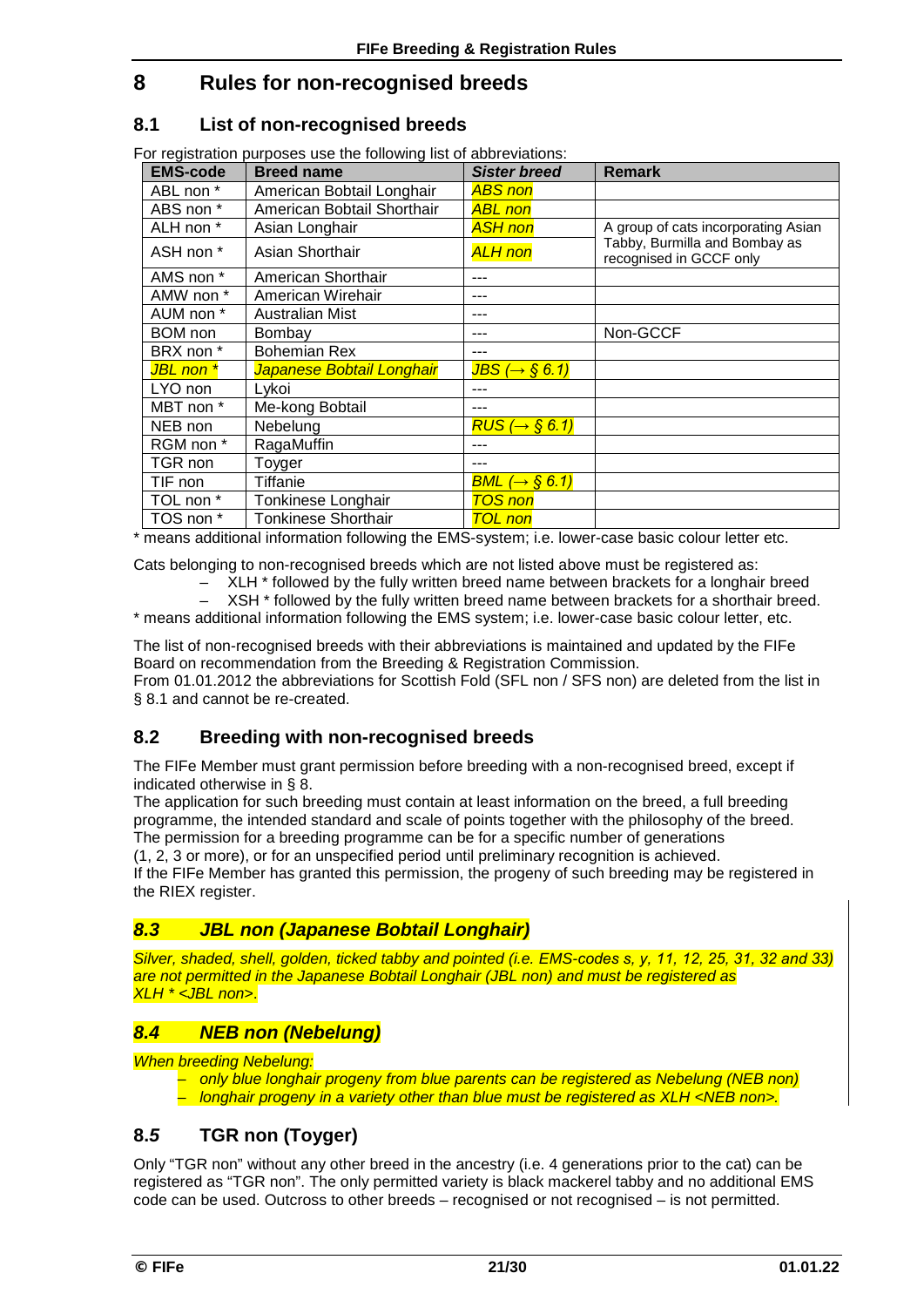# **9 Rules for non-recognised longhair/shorthair (XLH/XSH)**

### **9.1 Cats resulting from crossbreeding**

#### **9.1.1 Definition**

A crossbreed is regarded as the result of a mating with:

- two individually recognised breeds (as listed in § 6.1 and 7.1)
- two non-recognised breeds with preliminary abbreviations (as listed in § 8.1)
- two unrecognised breeds, i.e. XLH \*, XSH \*, XLH \* (target breed), XSH \* (target breed)
- a recognised breed and a non-recognised breed with preliminary abbreviation
- a recognised breed and an unrecognised breed
- an unrecognised breed and a non-recognised breed with preliminary abbreviation.

Crossbreeding can only be performed if the FIFe Member grants permission.

The application for crossbreeding must contain at least information on the target breed, the purpose of the crossbreeding, a full breeding programme and breeding plans, and in the case of non-recognised breeds, the proposed standard.

The permission for a breeding programme can be for a specific number of generations (1, 2, 3 or more), or for an unspecified period until the target breed standard is achieved.

*In order to obtain re-registration in the target breed, one or more cats participating in a breeding programme can be shown in the Control class (class 13b, → § 9.1.3) at any generation after the F1 generation after the crossbreeding.* 

*Cats of F1-generation resulting from an individual case of allowed crossbreeding cannot be presented in class 13b for re-registration; this does not apply to breeds with permitted outcross: PEB and SRL/SRS (→ § 6).*

*It is the National FIFe Members' responsibility to check and confirm that all requirements as laid down in § 9 are fulfilled prior to permitting cats to be shown in the Control class (class 13b).*

The rules mentioned in § 9.1 do not apply to mating with sister breeds, which progeny must be entered directly in the Pedigree book in accordance with § 4.1 and 4.2.

### **9.1.2 Registration as XLH \* / XSH \* with a target breed**

Cats resulting from the crossing of two breeds must be registered in the RIEX register ( $\rightarrow$  § 4.3).

These cats must be registered as longhair resp. shorthair progeny with a target breed:

- XLH \* (EMS-code of target breed)
	- and as its description: "Non-recognised longhair" + the description for colour, pattern, etc. according to the EMS system
	- XSH \* (EMS-code of target breed) and as its description: "Non-recognised shorthair" + the description for colour, pattern, etc. according to the EMS system.

(\* means additional information following the EMS-system; i.e. lower-case basic colour letter etc.)

The addition "(EMS-code of target breed)" may only be used for progeny of two cats within a breeding programme as detailed in § 9.1.1.

Progeny of random matings or crossbreeding without permission must be registered as XSH \* resp. XLH \* without this addition.

### **9.1.3 Re-registration in the target breed**

A cat with the addition "(EMS-code of target breed)" may be re-registered in its target breed after meeting one of the following requirements:

- 1. a) being exhibited at a minimum age of 4 months during an international cat show in the "Control Class" (class 13b) and,
	- b) being judged in accordance with Show Rules § 5.4 by at least two FIFe judges whom the FIFe member must provide with a written explanation as to why the cat is presented in this class and,
	- c) by obtaining the qualification "Excellent" (for recognised breeds) according to the target breed standard or "I" (for non-recognised breeds) according to the proposed standard ( $\rightarrow$  § 8) from both the judges.

**OR**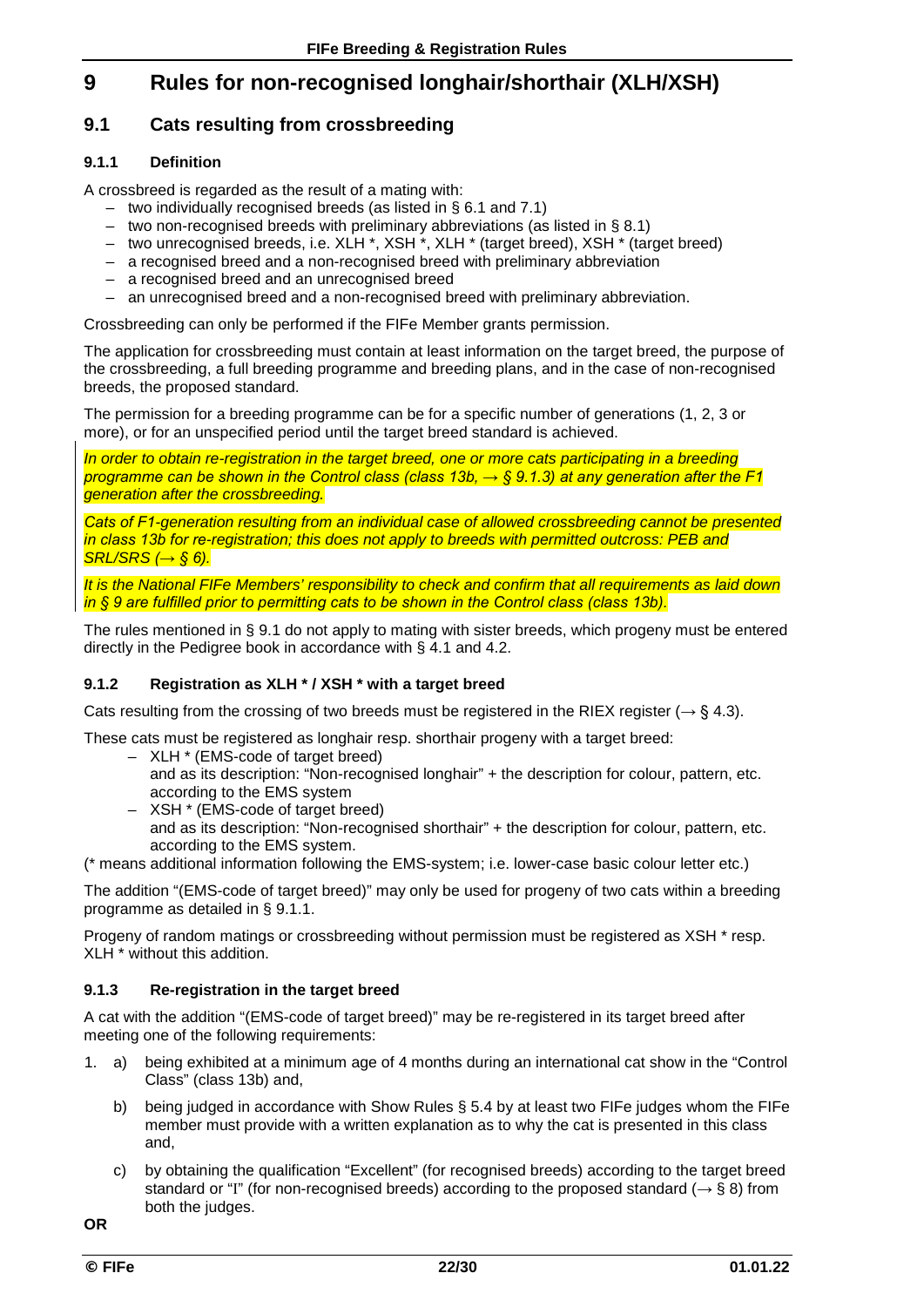- 2. a) being judged in accordance with Show Rules § 5.4, however outside the show hall and at a minimum age of 3 months by at least two FIFe judges whom the FIFe member must provide with a written explanation as to why the cat is presented, and
	- b) by obtaining the qualification "Excellent" (for recognised breeds) according to the target breed standard or "I" (for non-recognised breeds) according to the proposed standard ( $\rightarrow$  § 8) from both the judges.

Re-registration must be marked in the RIEX register and on the pedigree by adding "(RR)" after the registration number.

#### **9.1.4 Special EMS codes for the registration of XLH/XSH with certain target breeds**

In order to enable the correct registration of cats with a target breed in case of cats resulting from crossbreeding, the following EMS-codes may be used for the indicated target breeds:

| <b>EMS-code</b> | Appearance    | Only applies to target breeds   |
|-----------------|---------------|---------------------------------|
| XLH/XSH * 81    | long coat     | DSP, PEB, SPH                   |
| XLH/XSH * 82    | short coat    | DSP. PEB. SPH                   |
| XLH/XSH * 83    | brush coat    | DSP. PEB                        |
| XLH/XSH * 84    | straight coat | CRX, DRX, GRX, LPL/LPS, SRL/SRS |

Registration examples:

| XSH n (SPH)           | non-recognised hairless black (target breed: Sphynx)                   |
|-----------------------|------------------------------------------------------------------------|
| <b>XSH n 82 (SPH)</b> | non-recognised shorthair black (target breed: Sphynx)                  |
| XSH n (DRX)           | non-recognised shorthair black (target breed: Devon Rex)               |
| XSH n 84 (DRX)        | non-recognised shorthair straight coat black (target breed: Devon Rex) |
|                       |                                                                        |

### **9.2 Novices**

#### **9.2.1 Definition**

Novices are cats where the parents are unknown, or cats without a pedigree  $(\rightarrow$  sub articles for BEN, KBL/KBS, KOR, MAU, *MCO,* NEM, SIB, SOK and THA in § 6).

#### **9.2.2 Registration as XLH \* / XSH \* with a target breed**

When the FIFe Member has granted permission to the registration, novices shall be registered with a target breed in the RIEX register:

- XLH \* (EMS-code of target breed) and as its description: "Non-recognised longhair" + the description for colour, pattern, etc. according to the EMS system
- XSH \* (EMS-code of target breed) and as its description: "Non-recognised shorthair" + the description for colour, pattern, etc. according to the EMS system.

(\* means additional information following the EMS-system; i.e. lower-case basic colour letter etc.)

Novices registered with a target breed can only be used in a breeding programme (for the target breed) which is approved by the FIFe Member.

### **9.2.3 Re-registration in the target breed**

Novices with the indication of a target breed as outlined in § 9.2.2 shall be re-registered in the target breed in the RIEX register after meeting the following requirements:

- a) being exhibited at a minimum age of 10 months during an international show in the Novice class (class 13a; remark: a cat may only be entered once in the Novice class),
- b) being judged in accordance with Show Rules § 5.4 by at least two FIFe judges whom the FIFe Member must provide with a written explanation as to why the cat is presented in this class
- c) having obtained the qualification "Excellent" (for recognised breeds) according to the target breed standard or "I" (for non-recognised breeds) according to the proposed standard ( $\rightarrow$  § 8) from both the judges.

After fulfilling the above requirements, a novice can be entered at shows in the target breed.

Re-registration in the target breed must be marked in the RIEX register and on the pedigree by adding "(RR)" after the registration number. Novices re-registered in the target breed can only be used in a breeding programme (for the target breed) which is approved by the FIFe Member.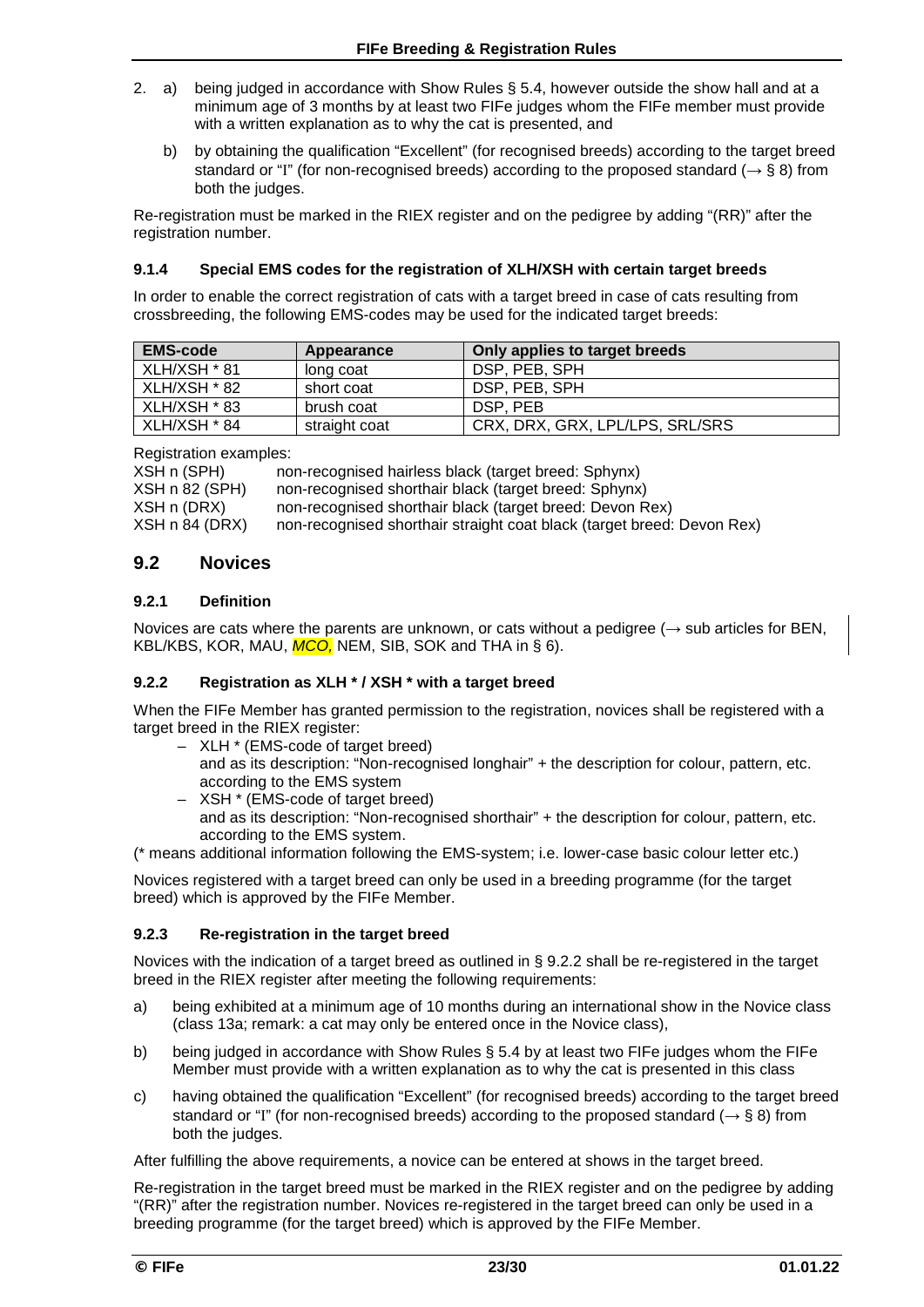# **10 Recognition of new breeds**

### **10.1 Definition of a new breed**

A new breed is a breed not listed by the FIFe as a recognised breed.

### **10.2 Recognition process of new breeds**

The goal of the process to obtain recognition of a new breed is twofold:

- 1. to establish the new breed has a solid base within FIFe
- 2. to get as many judges as possible acquainted with the new breed.

To recognise a new breed the steps as described in the following sub-articles must be executed.

#### **10.2.1 Step 1 – Set up a Breed Council for the new breed**

A Breed Council shall be established for the breed. The membership requirements for a Breed Council of a new breed are laid down in § 2 of the Breed Council Rules.

The Breed Council shall consist of at least **3** members from **3** different countries who shall elect a Breed Council secretary. The Breed Council coordinates all administrative work involved in the recognition process and will be supported by the 3 relevant commissions: Breeding & Registration Commission (BRC), Judges & Standards Commission (JSC) and Health & Welfare Commission (HWC). For issues related to the recognition process a direct contact is allowed between the Breed Council secretary and these commissions. All correspondence should always be sent to/by the Breed Council secretary.

#### **10.2.2 Step 2 – Preparation of the preliminary recognition of the new breed**

The requirements which must be fulfilled before preliminary recognition of the new breed can be proposed are:

- 1. at least **3** individual members of at least **3** FIFe Members in different countries must have bred each at least **1** litter of the breed in the previous **2** years
- 2. pedigrees must be presented of at least **3** different cats showing **5** consecutive generations of the breed for recognition prior to the cat or **5** generations of breeding according to the suggested breeding restrictions and registration rules for the breed
- 3. pedigrees must be presented of at least **15** different cats showing **3** different generations of the same breed for recognition prior to the cat or **3** generations of breeding according to the suggested breeding restrictions and registration rules for the breed
- 4. all these cats must be owned or bred by a FIFe Member's individual member<br>5. all these cats must have been correctly registered according to FIFe rules in t
- all these cats must have been correctly registered according to FIFe rules in the Pedigree Books of at least **3** different FIFe Member countries
- 6. all these cats must have pedigrees in accordance with § 4.5.

The Breed Council:

- collects and sends the scans of the original pedigrees (cats bred/owned) to the BRC for their check and approval
- sets up specific breeding restrictions and registration rules (if any) for the breed in cooperation with the BRC
- collects information on health issues in the breed, based on the guidelines given by the HWC (for example – but not limited to – litter sizes and number of kittens born) and sends this information to the HWC for their consideration
- sends general information about the breed (origin and history, development, colours, etc.) to the JSC
- sets up the preliminary breed standard in cooperation with the JSC (format, wording, consistency with other breed standards).

The JSC sets up the description of the varieties which are not yet recognised in any other breed and/or not described in the General Part of the Standards.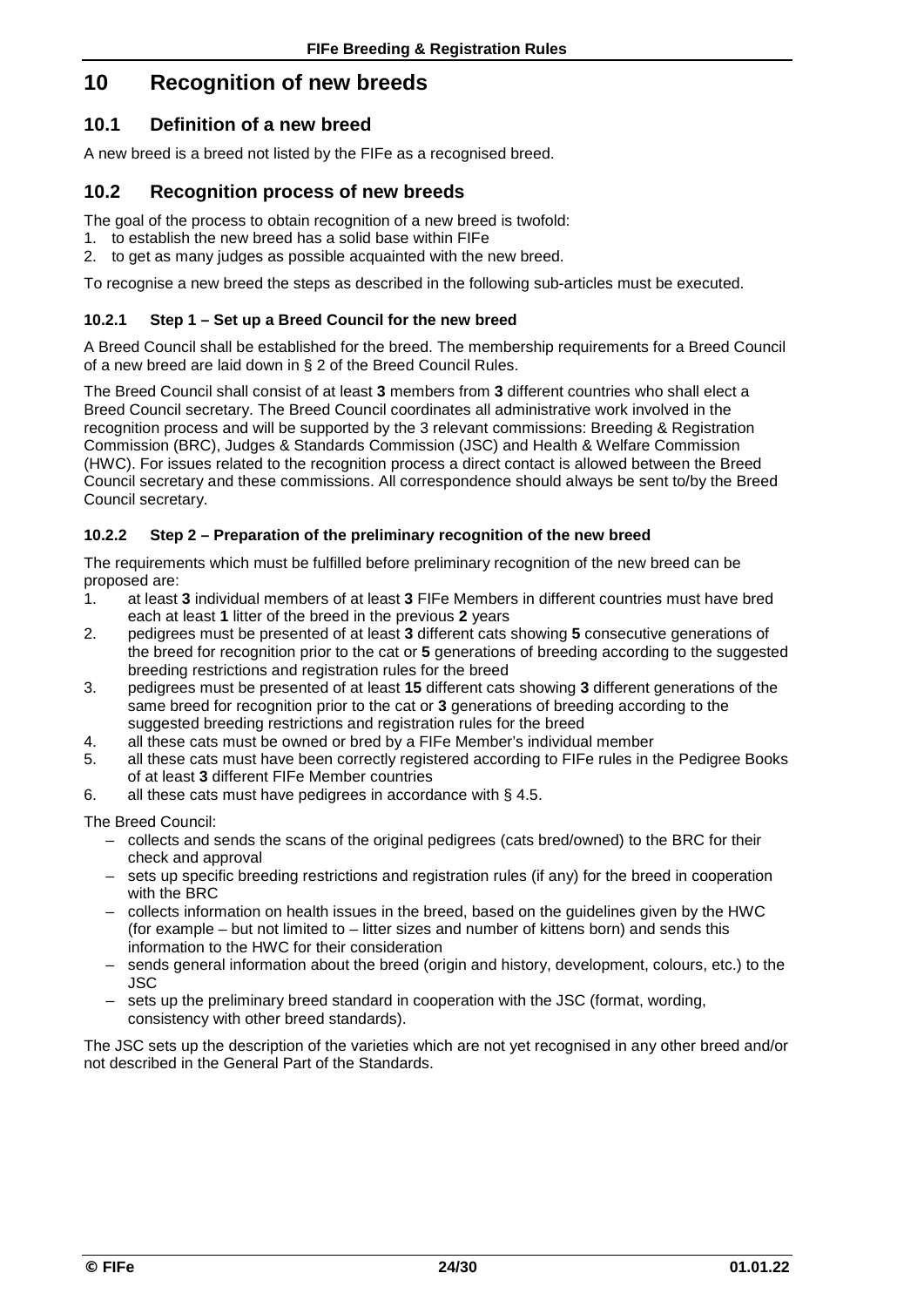#### **10.2.3 Step 3 – Propose the preliminary recognition of the new breed**

After the confirmation from the 3 commissions has been received that all the necessary tasks and requirements in the previous step have been fulfilled, a joint proposal for preliminary recognition of the breed will be forwarded by the commissions to the next General Assembly.

The necessary information and documentation must be sent on a regular basis to the commissions. All such information and documentation must be received no later than the 1<sup>st</sup> of January in order to forward the proposal to the General Assembly of the same year.

The proposal must be forwarded in all FIFe languages and must at least include:

- the preliminary breed standard including the scale of points, the table of varieties (EMS codes) and the category to which the breed belongs; all and only varieties (EMS codes) which are genetically possible according to the presented pedigrees can be included in the proposal
- the description of varieties which are not yet recognised in any other breed and/or not described in the General Part to the Standards (if any)
- the specific breeding restrictions and registration rules (if any)
- the report of the JSC (introduction of the breed, history, colours, etc.)
- the report of the BRC (pedigree information on cats bred/owned)
- the report of the HWC (health issues)
- the recommendation from each commission for the preliminary recognition of the breed.

The JSC is to give a short presentation of the breed (preferably with cats present) at the General Assembly.

#### **10.2.4 Step 4 – The preliminary recognition phase of the new breed**

After the proposal in the previous step has been accepted by the General Assembly, the preliminary recognition phase of the new breed starts on the 1st January of the next year.

During this phase cats of the preliminary recognised breed must be exhibited at FIFe shows in accordance with § 5.5.4 of the Show Rules and they will receive judges' reports.

The requirements which must be fulfilled before full recognition of the preliminary recognised breed can be proposed are:

- 1. at least **1** year must have passed since preliminary recognition was obtained for the breed
- 2. at least **5** individual members of at least **3** FIFe Members in different countries must be actively breeding the breed during the preliminary recognition phase, i.e. at least a total of **15** different litters
- 3. at least **40** different cats of the breed must each have been exhibited in show classes 7 12 in at least **3** different shows during the preliminary recognition phase; at least 15 of these cats must have the title PIC/PIP registered
- 4. all these cats must have been entered for shows in accordance with their registered pedigree details
- 5. each cat must have been judged by at least **3** different judges (countersigning is possible)
- 6. all these cats must have received the qualification **"Excellent"** from the judges
- 7. the shows must have been organised in at least **3** different countries
- 8. all these cats must be owned or bred by a FIFe Member's individual member<br>9. all these cats must have been correctly registered according to FIFe rules in t
- all these cats must have been correctly registered according to FIFe rules in the Pedigree Books of at least **3** different FIFe Member countries
- 10. all these cats must have pedigrees in accordance with § 4.5.

The Breed Council:

- collects and sends scans of the original pedigrees (cats bred and cats shown) to the BRC for their check and approval
- sets up specific breeding restrictions and registration rules (if any) for the breed in cooperation with the BRC
- collects information on health issues in the breed based on the guidelines given by the HWC (for example – but not limited to – litter sizes and number of kittens born) and sends this information to the HWC for their consideration
- collects scans of the original judge's reports and if applicable the accompanying diploma (stating the name and other data of the cat), to be sent to the Breed Council by the cat's owner
- sends the scans of the judge's reports + diplomas to the JSC
- sets up the final breed standard in all FIFe languages in cooperation with the JSC (format, wording, consistency with other breed standards).

If after **5** years a preliminary recognised breed has not obtained full recognition, it will automatically return to the status "non-recognised breed".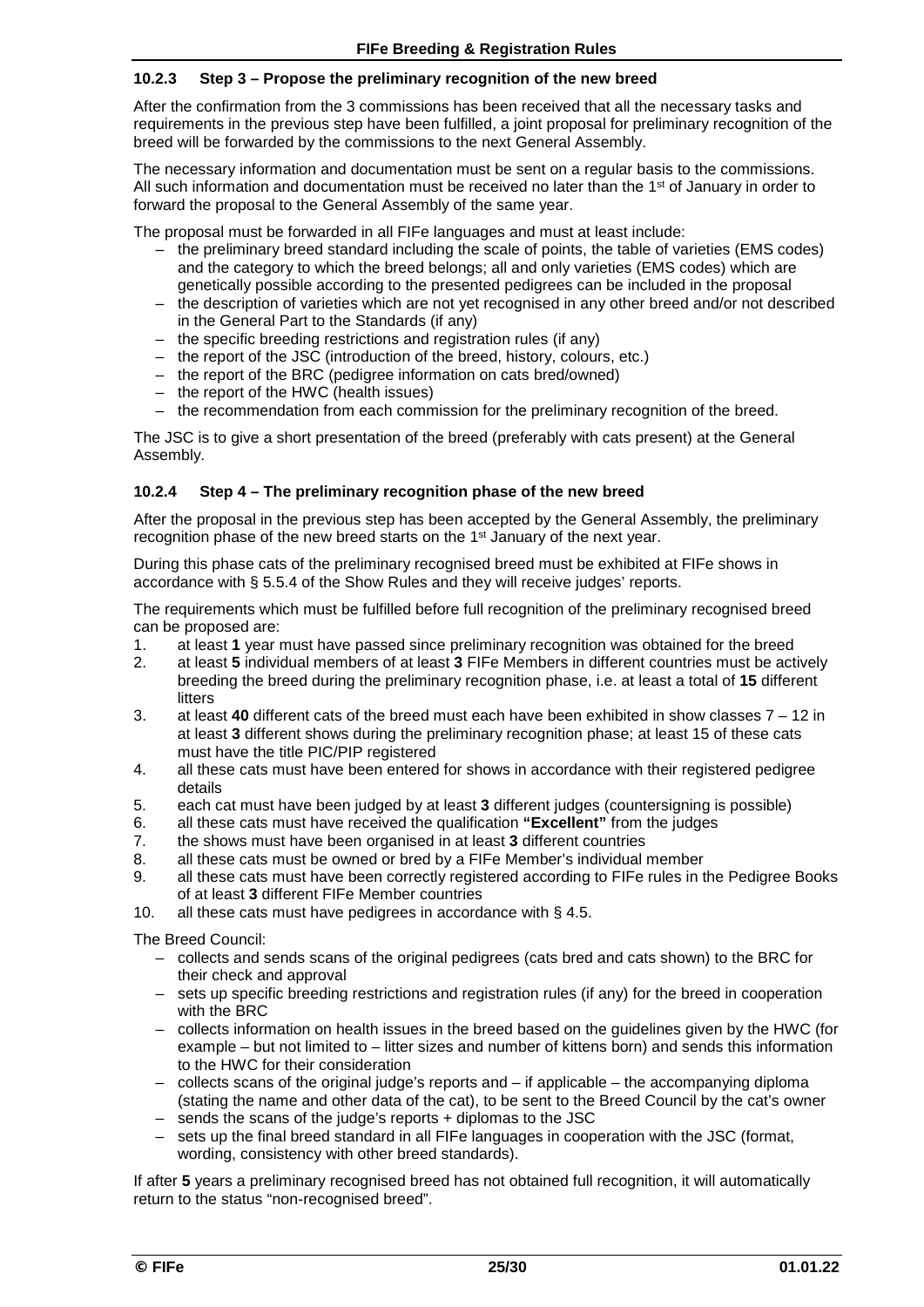#### **10.2.5 Step 5 – Propose the full recognition of the new breed**

After the confirmation from the 3 commissions has been received that all the necessary tasks and requirements in the previous step have been fulfilled, a joint proposal for full recognition of the breed will be forwarded by the 3 commissions to the next General Assembly.

The necessary information and documentation must be sent on a regular basis to the commissions. All such information and documentation must be received no later than the 1<sup>st</sup> of January in order to forward the proposal to the General Assembly of the same year.

The proposal must be forwarded in all FIFe languages and must at least include:

- the final breed standard, including the scale of points, the table of varieties (EMS codes), the category to which the breed belongs and the groups (if any) in which the varieties of the breed will be judged at shows; all and only varieties (EMS codes) which are genetically possible according to the presented pedigrees can be included in the proposal
- the description of varieties which are not yet recognised in any other breed and/or not described in the General Part to the Standards (if any); this is the task and responsibility of the JSC
- the final breeding restrictions and registration rules (if any)
- the report of the BRC (pedigree information on cats bred/shown)
- the report of the JSC (information on cats shown / evaluation of issued judges reports and results)
- the report of the HWC (health issues)
- the recommendation from each commission for the full recognition of the breed.

The JSC is to organise a lecture on the breed on the judges' seminar following the General Assembly, with cats of the breed present.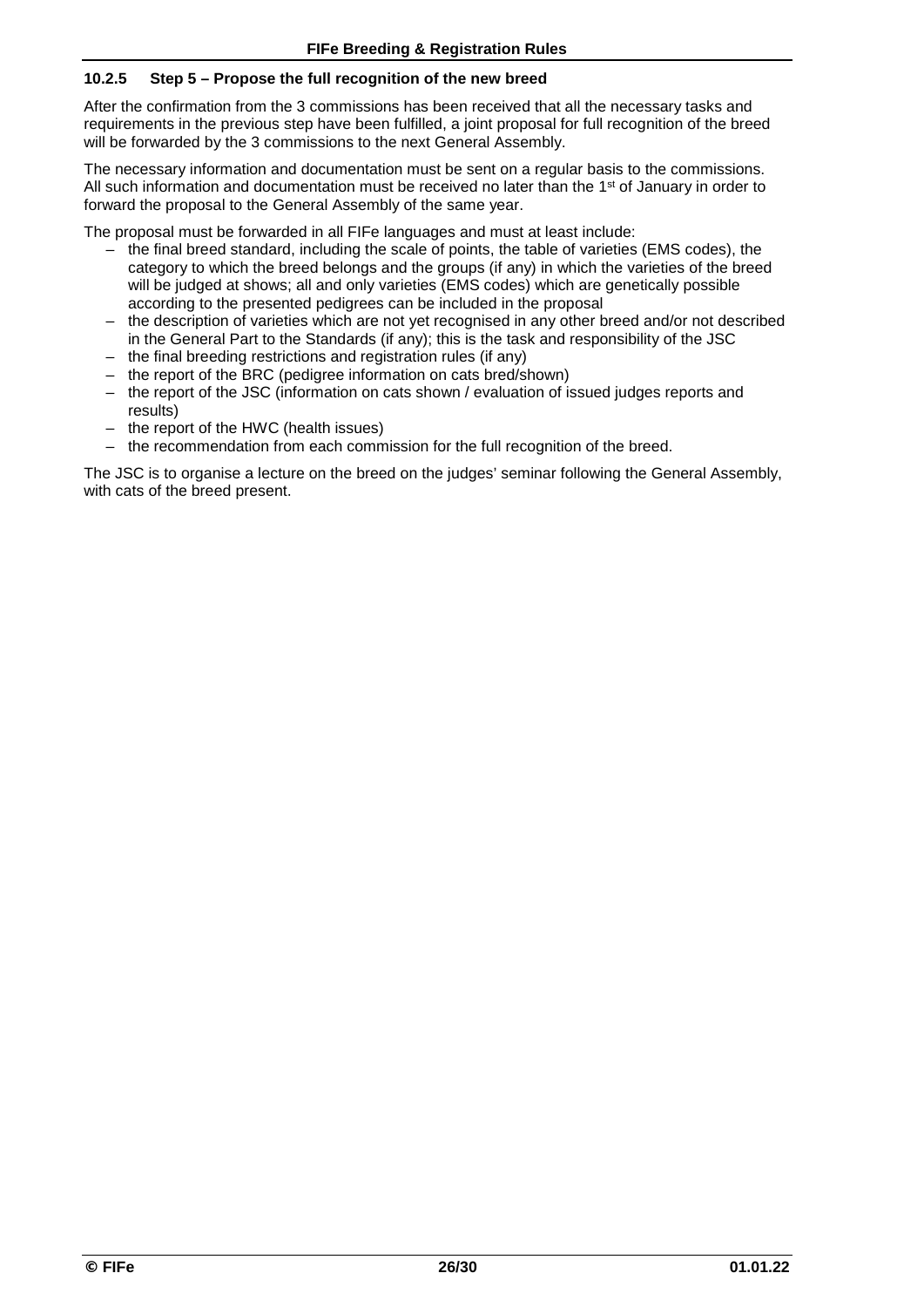# **11 Recognition of new varieties**

### **11.1 Definition of a new variety**

Variety is used as a concept covering a cat's coat colour or any other trait. A new variety is an EMS code not earlier recognised in a specific breed.

### **11.2 Recognition process of new varieties**

The goal of the process to obtain recognition of a new variety is twofold:

- 1. to establish the new variety has a solid base within FIFe
- 2. to get as many judges as possible acquainted with the new variety.

To recognise a new variety the steps as described in the following sub-articles must be executed.

### **11.2.1 Step 1 – Set up a Breed Council for the breed to which the new variety belongs**

Breeders within FIFe seeking the recognition of a new variety in a specific breed may send an application to the secretary of the Breed Council for the breed, indicating the relevant EMS codes.

The Breed Council is responsible to coordinate the work involved in the recognition process and its administration and will be supported by the 3 relevant commissions: Breeding & Registration Commission (BRC), Judges & Standards Commission (JSC) and Health & Welfare Commission (HWC).

For issues related to the recognition process a direct contact is allowed between the Breed Council secretary and these commissions. All correspondence should always be sent to/by the Breed Council secretary.

If no Breed Council exists a Breed Council shall be established for the breed.

#### **11.2.2 Step 2 – Prepare the preliminary recognition of the new variety**

The Breed Council collects the scans of the original pedigrees of the cats belonging to the new variety:

- at least **10** different cats, showing at least **3** generations of the same breed or sister breed prior to the cat
- the cats must be registered in a FIFe organisation and owned by a FIFe Member's individual member
- the cats must have been correctly registered according to FIFe rules in a FIFe Member's Pedigree Book in at least **3** different countries
- all these cats must have pedigrees in accordance with § 4.5.

### **11.2.3 Step 3 – Propose the preliminary recognition of the new variety**

The Breed Council:

- sends the application for recognition to the 3 relevant commissions
- sends the pedigree scans to the BRC for their check and approval
- sets up the changes in the breed standard (if any) and in the table of varieties (EMS codes) in all FIFe languages in cooperation with the JSC
- sets up specific breeding restrictions and registration rules (if any) for the variety in all FIFe languages in cooperation with the BRC
- collects and sends information on health issues of the variety based on the guidelines given by the HWC for consideration of this commission.

The JSC sets up the description of the variety in all FIFe languages if the variety is not yet recognised in any other breed and/or not described in the General Part of the Standards.

When the tasks and requirements in this step have been fulfilled, the 3 commissions will forward the application to the FIFe Board.

This application must include:

- the changes in the breed standard (if any) and in the table of varieties (EMS codes) in all FIFe languages
- the specific breeding restrictions and registration rules (if any) for the variety in all FIFe languages
- the recommendation from each commission for the preliminary recognition of the new variety.

The FIFe Board will decide on the permission to start the preliminary recognition phase of the new variety.

The date on which permission is given will be considered the approval date.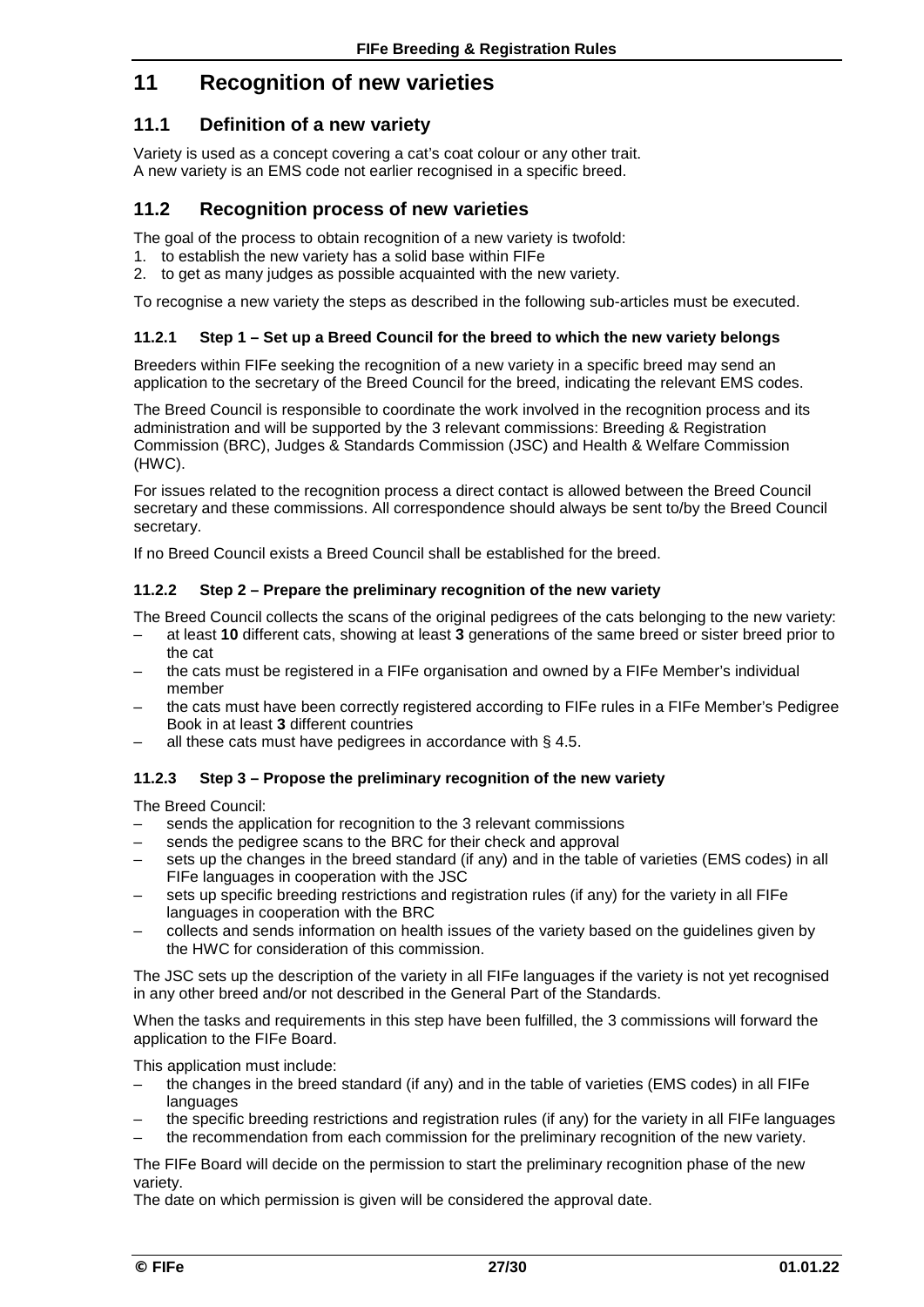#### **11.2.4 Step 4 – The preliminary recognition phase of the new variety**

The preliminary recognition phase of the new variety starts on the approval date as indicated in the previous step. During this phase cats of the preliminary recognised variety must be exhibited at FIFe shows in accordance with § 5.5.4 of the FIFe Show Rules and they will receive judges' reports.

The requirements which must be fulfilled before full recognition of the preliminary recognised variety can be proposed are:

- 1. at least **5** individual members of at least **3** FIFe Members in different countries must be actively breeding the variety during the previous **3** years, i.e. at least a total of **10** different litters; each litter must have at least **1** kitten of the variety concerned
- 2. at least **20** different cats of the variety must have been exhibited each in show classes 7 12 in at least **3** different shows after the approval date; at least 8 of these cats must have the title PIC/PIP registered
- 3. all these cats must be entered for shows in accordance with their registered pedigree details
- 4. each cat must have been judged by at least **3** different judges (countersigning is possible)
- 5. all these cats must have received the qualification **"Excellent"** from the judges
- 6. the shows must have been organised in at least **3** different countries
- 7. all these cats must be owned or bred by a FIFe Member's individual member
- 8. all these cats must have been correctly registered according to FIFe rules in a FIFe Member's Pedigree Book in at least **3** different countries and must have pedigrees in accordance with § 4.5
- 9. the changes in the breed standard (if any) and in the table of varieties (EMS codes) must be available, including the group (if any) in which the new variety will be judged at shows
- 10. the description of the variety if the variety is not yet recognised in any other breed and/or not described in the General Part of the Standards must be available
- 11. the specific breeding restrictions and registrations rules (if any) for the variety must be available.

The Breed Council:

- collects and sends scans of the original pedigrees (cats bred and cats shown) to the BRC for their check and approval
- sets up specific breeding restrictions and registration rules (if any) for the variety in the breed in cooperation with the BRC
- collects information on health issues in the variety of the breed based on the guidelines given by the HWC and sends this information to the HWC for their consideration
- collects scans of the original judge's reports and  $-$  if applicable  $-$  the accompanying diploma (stating the name and other data of the cat), to be sent by the cat's owner
- sends the scans of the judge's reports + diplomas to the JSC
- sets up the changes in the breed standard in cooperation with the JSC.

### **11.2.5 Step 5 – Propose the full recognition of the new variety**

After the confirmation from the 3 commissions has been received that all the necessary tasks and requirements in the previous step have been fulfilled, a proposal for full recognition of the variety will be forwarded by the 3 commissions to the next General Assembly.

The necessary information and documentation must be sent on a regular basis to the commissions. All such information and documentation must be received no later than the  $1<sup>st</sup>$  of January in order to forward the proposal to the General Assembly of the same year.

The proposal must be in all FIFe languages and must at least include:

- the changes in the breed standard and the scale of points (if any), the changes in the table of varieties (EMS codes) and the group (if any) in which the new variety will be judged at shows; all and only varieties (EMS codes) which are genetically possible according to the presented pedigrees can be included in the proposal
- the description of varieties which are not yet recognised in any other breed and/or not described in the General Part to the Standards (if any)
- the breeding restrictions and registration rules of the new variety (if any)
- the report of the BRC (pedigree information on cats bred/shown)
- the report of the JSC (information on cats shown / evaluation of issued judges reports and results)
- the report of the HWC (health issues)
- the recommendation from each commission for the full recognition of the variety.

The Breed Council of the breed concerned must receive all relevant documents in order to give its opinion on the subject of recognition no later than 15th of April of the year in which the proposal for recognition is forwarded to the General Assembly.

The JSC is to organise a lecture on the variety on the judges' seminar following the General Assembly, with cats of the variety being present.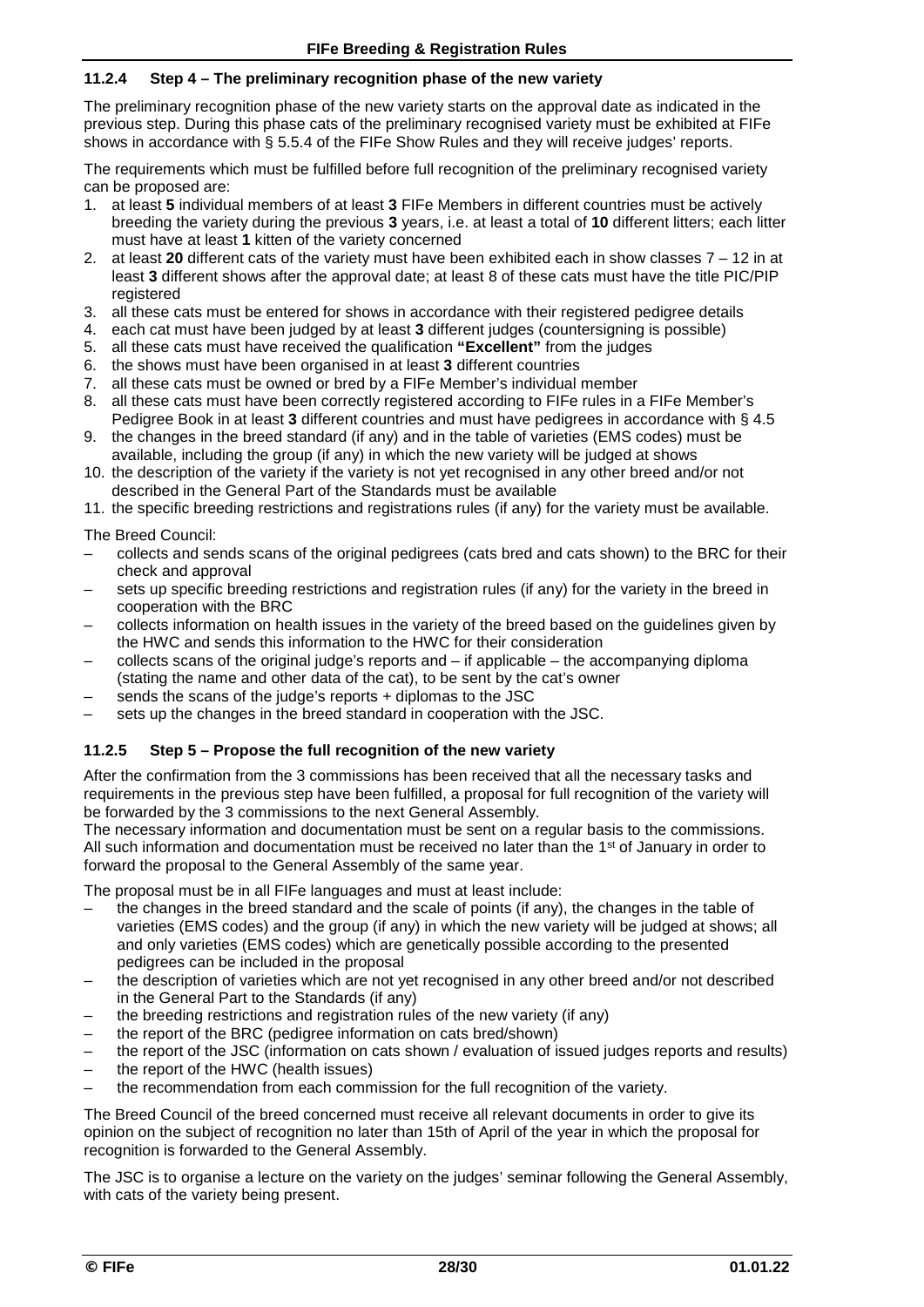# **Appendix I – Genetic tests**

Annex to the **FIFe Breeding & Registration Rules, § 3.5.1 Test programmes,** listing commercially available genetic tests that are obligatory or recommended before breeding. The Health & Welfare Commission has the permission to update the list when new tests are available.

| <b>Test</b>                                          | <b>Breed</b>                                   | <b>Remark</b>                                                                                                                                                                                                         |
|------------------------------------------------------|------------------------------------------------|-----------------------------------------------------------------------------------------------------------------------------------------------------------------------------------------------------------------------|
| Autoimmune Lymphoproliferative                       | <b>BLH/BSH</b>                                 | Recommended when importing BLH/                                                                                                                                                                                       |
| Syndrome (ALPS)                                      |                                                | <b>BSH from New Zealand or Australia</b>                                                                                                                                                                              |
| Bengal progressive retinal atrophy<br>$(PRA-b)$      | <b>BEN</b>                                     |                                                                                                                                                                                                                       |
| Blood group testing                                  | DNA test not fully<br>validated for all breeds | Serological test recommended:<br>BEN, EUR, RAG, SIB, TUA                                                                                                                                                              |
| <b>Burmese Head Defect</b><br>(BHD)                  | <b>BUR</b>                                     | BHD may be limited to Burmese in the<br><b>USA</b>                                                                                                                                                                    |
| Congenital Myasthenic Syndrome<br>(CMS/COLQ)         | DRX, SPH                                       |                                                                                                                                                                                                                       |
| Gangliosidosis<br>(GM1/GLB1 and GM2/HEXB)            | <b>KOR</b>                                     | Obligatory ( $\rightarrow$ § 6)                                                                                                                                                                                       |
| Gangliosidosis<br>(GM1/GLB1)                         | BAL/SIA, OLH/OSH,<br><b>PEB</b>                |                                                                                                                                                                                                                       |
| Gangliosidosis<br>(GM2/HEXB)                         | <b>BUR</b>                                     | Obligatory ( $\rightarrow$ § 6)                                                                                                                                                                                       |
| Glycogen Storage Disease type IV<br>(GSD IV)         | <b>NFO</b>                                     | Obligatory ( $\rightarrow$ § 6)                                                                                                                                                                                       |
| <b>Hypertrophic Cardiomyopathy</b><br>(MyBPC3/A31P)  | <b>MCO</b>                                     |                                                                                                                                                                                                                       |
| <b>Hypertrophic Cardiomyopathy</b><br>(MyBPC3/R820W) | <b>RAG</b>                                     |                                                                                                                                                                                                                       |
| Hypokalaemia<br>(BHK)                                | BML, BUR, SIN                                  |                                                                                                                                                                                                                       |
| Polycystic Kidney Disease<br>(PKD1/AD-PKD)           | BLH/BSH, EXO/PER,<br>SRL/SRS                   |                                                                                                                                                                                                                       |
| <b>Pyruvate Kinase Deficiency</b><br>(PK)            | ABY/SOM, BEN,<br>LPL/LPS, SIN                  |                                                                                                                                                                                                                       |
| <b>Retinal Degeneration II</b><br>(CEP290/rdAc-PRA)  | ABY/SOM, BAL/SIA,<br>OCI, OLH/OSH, PEB         | Obligatory for BAL/SIA, OLH/OSH,<br>PEB ( $\rightarrow$ § 6)                                                                                                                                                          |
| Spinal Muscular Atrophy<br>(SMA)                     | <b>MCO</b>                                     |                                                                                                                                                                                                                       |
| White and piebald white<br>(KIT)                     | White and white<br>spotted cats                |                                                                                                                                                                                                                       |
| Buccal swabs                                         | All breeds                                     | For each cat the swabs are put in an<br>envelope marked with the cat's name<br>and microchip number. These can<br>easily be stored in a dry place.<br>If needed, the swabs can be used for<br>future genetic testing. |
| Parentage testing                                    | All breeds                                     | Can be used to determine possible<br>parents but does not show breed.                                                                                                                                                 |

FIFe Health & Welfare Commission Last updated *28.09.2021*